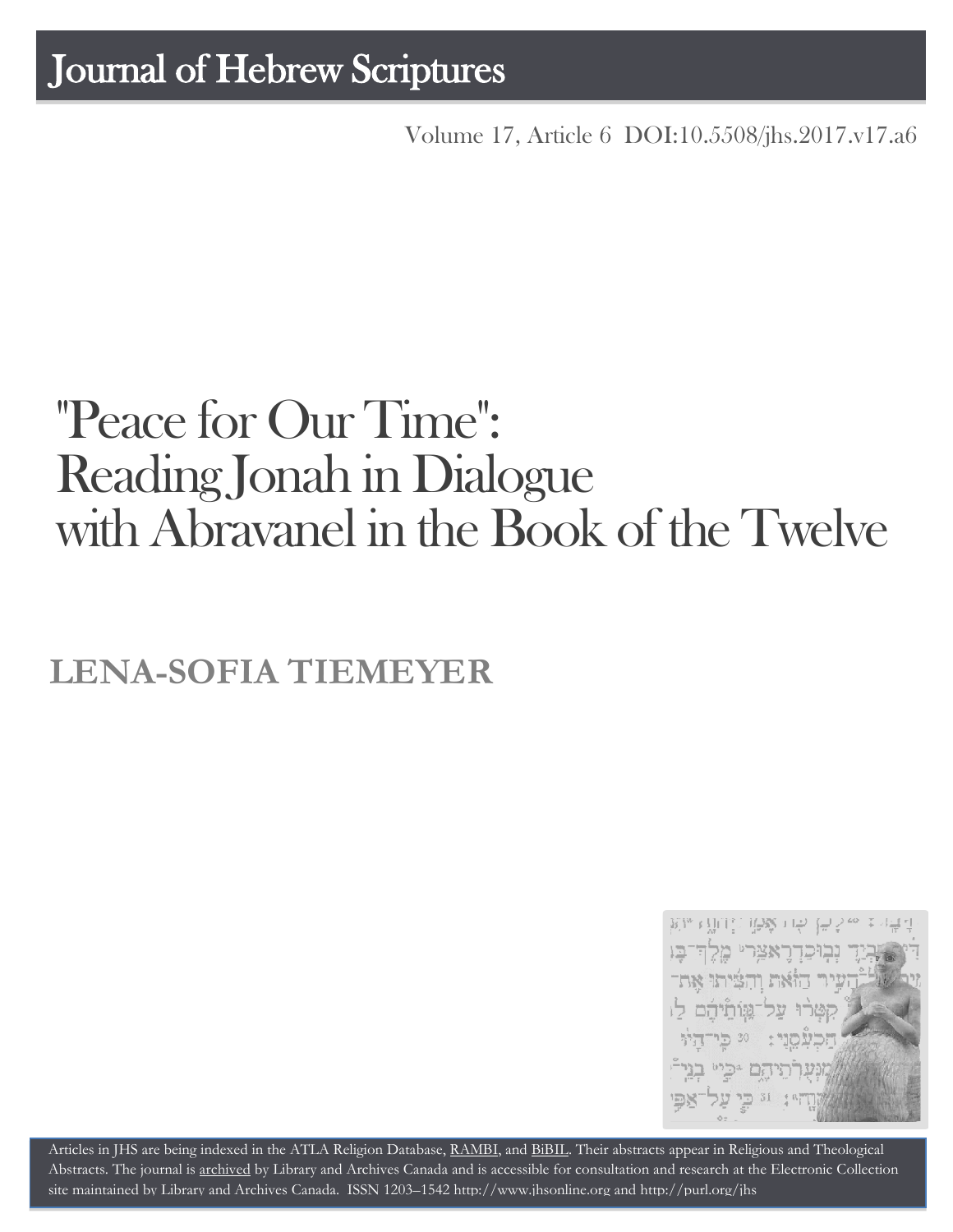# **"PEACE FOR OUR TIME": READING JONAH IN DIALOGUE WITH ABRAVANEL IN THE BOOK OF THE TWELVE**

# LENA-SOFIA TIEMEYER UNIVERSITY OF ABERDEEN

# **INTRODUCTION**

 $\overline{a}$ 

Many scholars, ancient and modern alike, have struggled with Jonah's reluctance to go to Nineveh. Why, given that he was a prophet of God, did he not heed the divine calling? The present article, pondering the same question, begins with a survey of scholarly attempts at elucidating Jonah's seemingly bizarre behaviour. I shall then discuss in more detail Isaac ben Judah Abravanel's explanation, namely, that Jonah, in fleeing from his commission, was being a martyr on behalf of Israel, willing to disobey God in order to ensure Nineveh's destruction and concomitantly Israel's survival. I shall finally explore whether or not Abravanel's interpretation can be upheld when approaching the book of Jonah as an integral part of the Book of the Twelve. In particular, is it possible to reconcile Jonah's message about Nineveh's repentance and God's mercy with Nahum's message about Nineveh's destruction? As noted by many scholars, the books of Jonah and Nahum stand at loggerheads. When being read side-by-side, interpreters often become puzzled by God's behaviour: did he pardon Nineveh merely to destroy it later? Three commonly suggested solutions to this conundrum exist: (1) Nineveh's repentance did not last long; (2) Jonah represents God's ultimate final will while Nahum reflects God's temporary will; and (3) Jonah was at fault because he did not trust God's justice (as he did destroy Nineveh 100 years later).<sup>1</sup> I shall propose a fourth interpretation that minimizes the difference between the message of Nahum and the message of Jonah, namely, that Nineveh's destruction is an inherent aspect of the text of Jonah. In a sense, I suggest that the whole book of Jonah can be read as an inverted *vaticinium ex eventu*, i.e., a prophecy written after the fact which is blatantly false and where the readers are supposed to recognize this aspect and to learn from it.

<sup>1</sup> See further A. Schart, "The Jonah-Narrative within the Book of the Twelve," in R. Albertz, J. Nogalski, and J. Wöhrle (eds.), *Perspectives on the Formation of the Book of the Twelve: Methodological Foundations, Redactional Processes, Historical Insights* (BZAW, 433; Berlin: de Gruyter, 2012), 109–28 (117–18).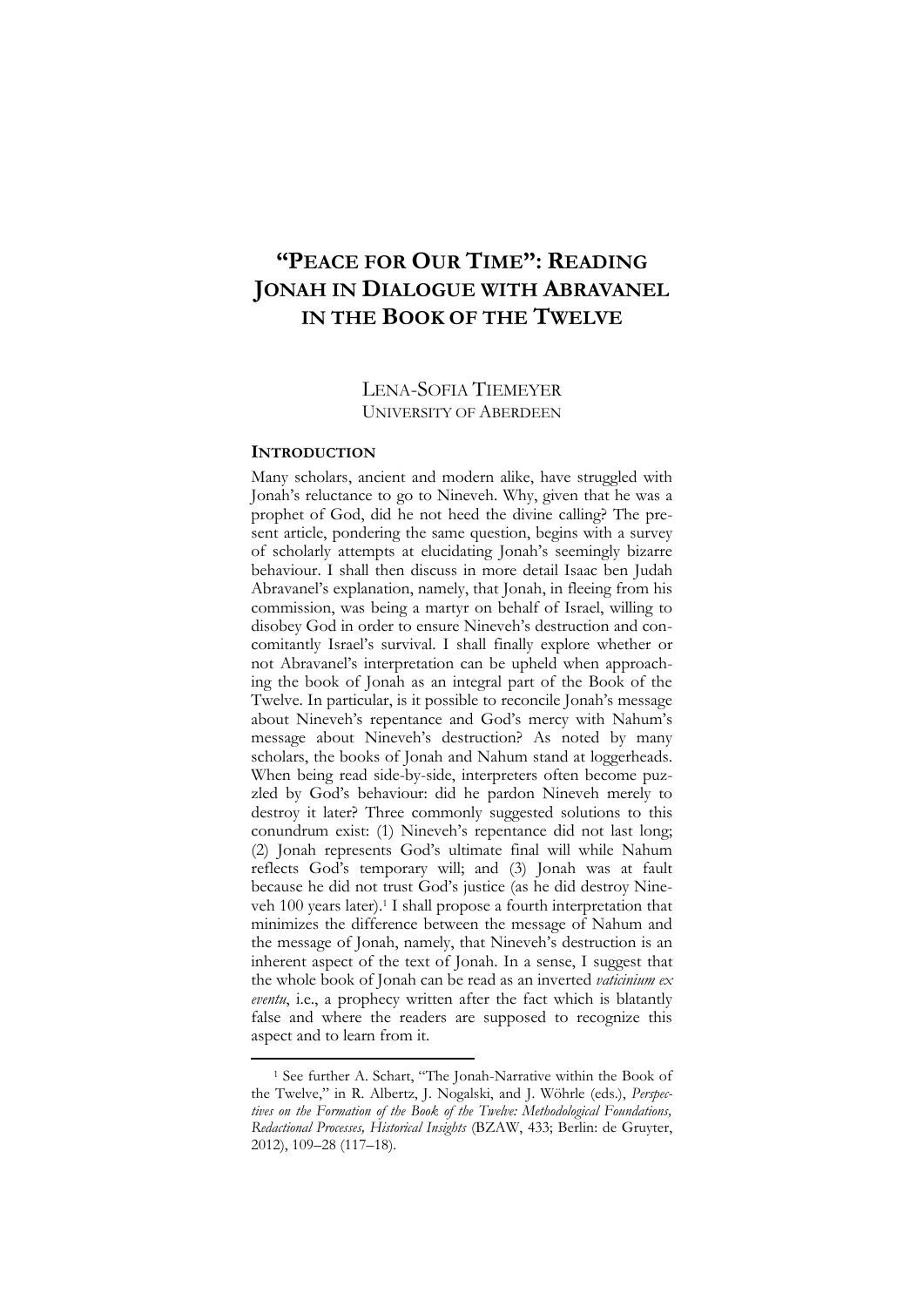# **JONAH RELUCTANCE TO GO TO NINEVEH: HISTORY OF RESEARCH**

Why did Jonah flee from God's calling? This question has vexed and intrigued exegetes over the centuries. In the present context, I shall focus on the attempts made by traditional Jewish exegetes to explain Jonah's behaviour. I have chosen these particular interpreters as my main interlocutors because they sought to understand Jonah's decision in Jonah 1:3 within the wider context of the canon of the Hebrew Bible. As part of this endeavour, they constructed a back-story on the basis of the perceived references to Jonah elsewhere in the Hebrew Bible and then appealed to this backstory in their explanations of Jonah's behaviour. In my view, their exegetical approach sheds light, although in a roundabout way, upon the message of the book of Jonah. Of special importance is the fact that the name Jonah, the son of Amittai, appears twice in the Hebrew Bible, namely in the book of Jonah and in 2 Kgs 14:23–25. While many modern readers of Jonah fail to connect these two characters, earlier exegetes emphasized this connection and made it integral to their interpretations.<sup>2</sup> I maintain that their emphasis is in line with that of the intended readers of the book of Jonah. To cite Ehud Ben Zvi, "nothing within the world of the book could have led an ancient community of rereaders to doubt that the two Jonahs were actually one."<sup>3</sup> In the rest of this article, I hope to show that this identification is inherent in the text of Jonah and provides an important key to its interpretation. In fact, I would go yet one step further and tentatively suggest that the author(s) of the book of Jonah *intended* its target audience to make this very connection.<sup>4</sup> In short, the

Jonah is moreover often given a mother. Many sages identify Jonah's mother with the woman of Zarephtah that hosted Elijah (1 Kgs 17) and whose son Elijah resurrected. It follows that Jonah would be the resurrected son. 1 Kgs 17:24 serves as the impetus for this identification, as it features the word "truth" (אמת), reminiscent of Jonah's patrilineage Amittai (אמתי). See, e.g., Pirqe R. El. 33. For further discussion, see R. Adelman, *Return of the Repressed: Pirqe de Rabbi Eliezer and the Pseudepigrapha*, (JSJSup, 140; Leiden: Brill, 2009), 237–39. To complete the picture, he is also given a wife. See, e.g., the Jerusalem Talmud (y. Ber. 2:2–3 and y. Ber. 9:1). In these passages, Jonah's wife is mentioned as a person who goes up (on a pilgrimage) to the festivals to Jerusalem.

<sup>3</sup> E. Ben Zvi, *Signs of Jonah: Reading and Rereading in Ancient Yehud* (JSOTSup, 367; Sheffield: Sheffield Academic, 2003), 44. See also his discussion on pages 45–54 of what it may have meant for the readers to approach the text of Jonah within the frame of their knowledge of the Jonah in Kings.

<sup>4</sup> I am assuming a single author who is responsible for the Jonah

<sup>2</sup> See, e.g., Radak, *Rabbinic Bible*, Jonah 1:1.

ויהי דבר ה' אל יונה בן אמתי לאמר—זה הנביא לא ראינו נבואה כתובה לו אלא זו שניבא על נינוה אבל מצאנו לו נבואה אבל לא נכתבה שכתוב <u>בספר מלכים</u> הוא השיב את גבול ישראל מלבא חמת עד ים הערבה כדבר ה' אלהי ישראל אשר דבר ביד עבדו יונה בן אמתי הנביא אשר מגת החפר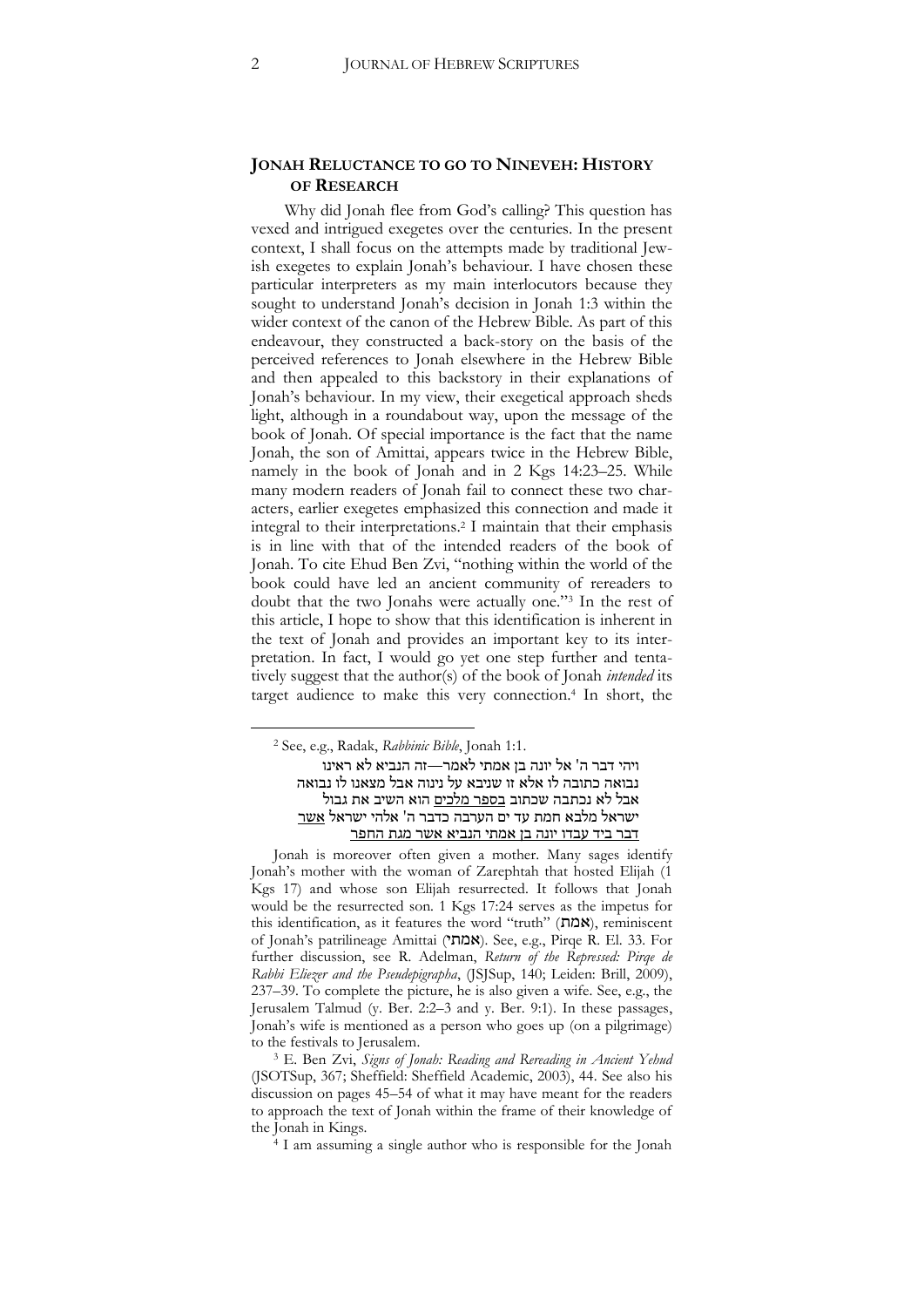identification of the two characters with one another serves to anchor the book of Jonah in history. To anticipate my conclusion, I shall argue that the book of Jonah is constructed as a historical short story set in the eighth century BCE. <sup>5</sup> Its main character Jonah is a person already known to the intended readers and they are supposed to understand Jonah's actions in light of this knowledge.

The following overview of scholarly attempts to explain Jonah's reluctance to go to Nineveh in Jonah 1:3 focuses on those explanations which accept the identification of Jonah with the man bearing the same name in 2 Kgs 14:25. As we shall discover, these are all good explanations but for one matter, namely that they fail to take into account what I call the *counterfactual quality* of the book of Jonah. The intended readers of the historical short story of Jonah would have known of the fall of Nineveh in 605 BCE and that knowledge would have coloured their understanding of the message of the book as a whole.

# **REASON 1: JONAH'S PREVIOUS BAD EXPERIENCES**

In 2 Kgs 14:25, we learn that (1) Jonah lived in the Northern Kingdom of Israel during the reign of Jeroboam II and that (2) God spoke through Jonah during this time. If we uphold the identification of this Jonah with the one in the book of Jonah, God's command in Jonah 1:1 cannot have been Jonah's first commission. Furthermore, it can be inferred that Jonah had obeyed God on the previous occasions (otherwise why would God speak to him again?). Based on the available textual evidence, an insightful reader can thus surmise that Jonah had at least two previous missions and that these missions influenced his decision to flee in Jonah 1:3.

- 1. Jonah can be identified with the anonymous prophets who were active during Jeroboam II's reign, such as the "son of the prophet" who anointed Jehu in 2 Kgs 9:1.<sup>6</sup>
- 2. In addition, again based on 2 Kgs 14:24–25, it can be deduced that Jonah had another mission during Jero-

**.** 

narrative (excluding the psalm in Jonah 2:3–10 [Eng. 2:2–9]). Although it cannot be ruled out that later authors / redactors added single verses, there are good arguments in favour of its unified compositional history (see further Schart, "The Jonah-Narrative"). For a survey and discussion of select scholarly theories who advocate gradual growth, see J. Nogalski, *Redactional Processes in the Book of the Twelve* (BZAW, 218; Berlin: de Gruyter, 1993), 255–62. For a recent theory in favour of a core narrative and subsequent redactional layers, see also J. Wöhrle, *Der Abschluss des Zwölfprophetenbuches: Buchübergreifende Redaktionsprozesse in den späten Sammlungen* (BZAW, 389; Berlin: de Gruyter, 2008), 365–99.

<sup>&</sup>lt;sup>5</sup> The term "short story" refers here only to the literary form of the book of Jonah, i.e. it denotes a short work of prose fiction. I shall discuss the specific genre of Jonah further below.

<sup>6</sup> See, e.g., Seder Olam Rabbah 19.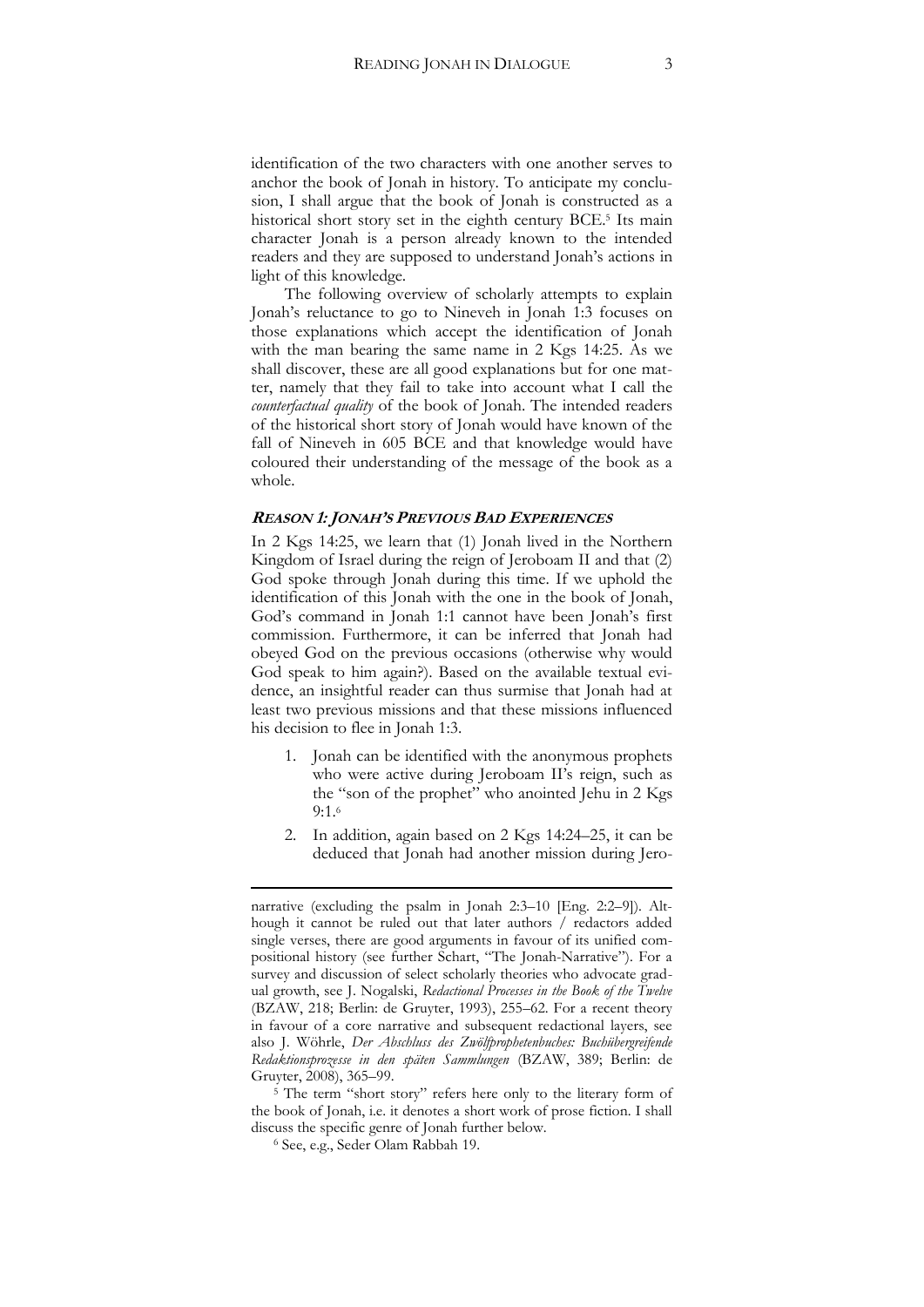boam II's reign which involved restoring the borders of Israel.

This last mission caused Jonah grief. Since Jeroboam II was a bad king, the very fact that this prophecy came true was to be lamented. This unfortunate outcome, in turn, gave a dent to Jonah's reputation as a prophet, which later led to Jonah not wanting to go to Nineveh (where, so the tacit argument implies, his reputation as a prophet would be given its death-warrant).<sup>7</sup>

This interpretation is to a large extent compelling if we uphold the identification of the character Jonah in the book of Jonah with the prophet in 2 Kgs 14:25. It fails, however, to account for the intended readers' likely knowledge of Nineveh's fall in 605 BCE (see further below). The demise of the Neo-Assyrian Empire would have cleared Jonah's reputation completely. Following the logic of this interpretation, Jonah should have been eager to go to Nineveh as his prophecy of doom would eventually be fulfilled, albeit with a delay of more than a century.

## **REASON 2: GOD'S HABITUAL COMPASSION**

Another reason as to why Jonah did not want to go to Nineveh is advocated by Pirqe de Rabbi Eliezer. Pirqe R. El. 10 speaks of yet another mission, this time to Jerusalem:

The second time, the Holy One blessed be he sent him to Jerusalem to destroy it, [but because they repented] God took pity on them, and changed His mind about the decree of doom and did not destroy it. And the Israelites called Jonah a false prophet.<sup>8</sup>

In Pirqe R. El. 10, this in turn becomes one of two reasons behind Jonah's reluctance to go to Nineveh:

The third time, he was sent to Nineveh to destroy it. Jonah deliberated to himself, 'I know that these gentiles are close to repenting. Now when they repent, the Holy One, Blessed be He, will be filled with mercy towards them and transfer His fury [of the enemies of Israel] onto Israel. Is it not enough that the Israelites call me a false prophet, must the nations of the earth call me a false prophet as well?<sup>9</sup>

The biblical narrative itself supports this line of exegesis, given Jonah's own admission in Jonah 4:2 that God is a "gracious and compassionate God, slow to anger and abounding in love, a God who changes his mind with regard to planned evil" ( כי .(ידעתי כי אתה אל חנון ורחום ארך אפים ורב חסד ונחם על הרעה Thus, a significant number of (predominantly rabbinic) scholars claim that Jonah did not want to go to Nineveh lest he be vilified. Past experiences had taught him about God's mercy in the

<sup>7</sup> See, e.g., Pirqe R. El. 10. See further Adelman, *Return of the Repressed*, 219.

<sup>8</sup> Translation by Adelman, *Return of the Repressed*, 219.

<sup>9</sup> Ibid.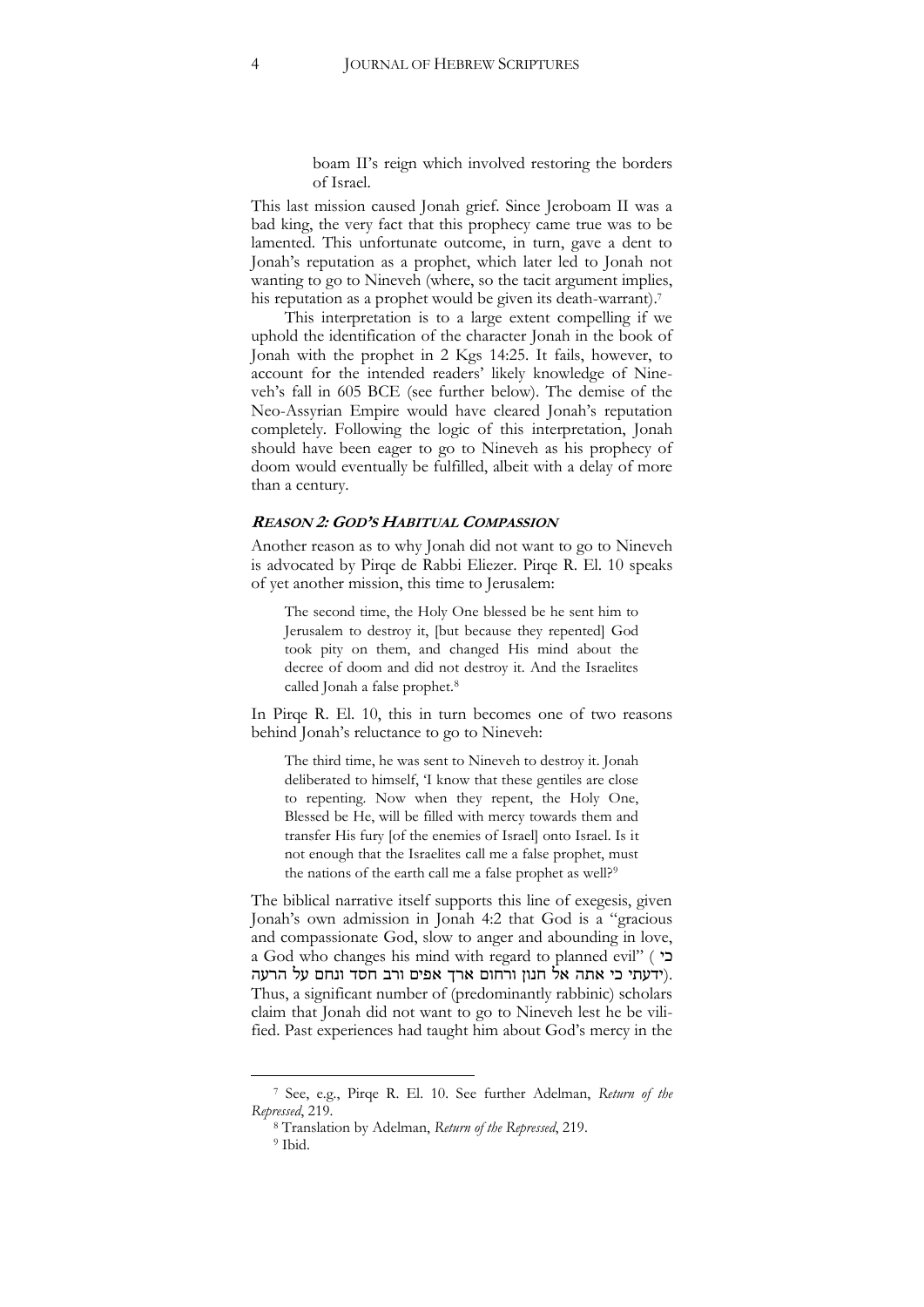face of repentance and so he did not want to be considered a false prophet.

This interpretation is on the whole convincing, in particular because it rests upon firm textual support (Jonah 4:2). Jonah did not want to go to Nineveh because he feared that the Gentiles would repent which, in turn, would lead to their salvation (something that Jonah did not desire). I disagree, however, concerning the reason for Jonah's reluctance. As soon as we postulate a date of composition *after* Assyria's downfall, Jonah will be vindicated as his prediction will turn out to have been correct all along. Thus, Jonah did not fear being called a false prophet; what he feared was the survival of the Neo-Assyrian Empire. In a sense, my own suggestion (below) will draw this interpretation to its bitter end: the prophet Jonah did not want to go to Nineveh because he could foresee the—from his own perspective still future—consequences that God's compassion with Nineveh would entail.

# **REASON 3: A DETRIMENTAL COMPARISON**

Last but not least, it has been argued that Jonah hesitated to go to Nineveh lest Israel fall short of the nations and be judged wanting when compared with them.<sup>10</sup> For if the nations repented, then their repentance would point an accusing finger at sinful Israel and Jonah would have been instrumental in bringing about Israel's terrible condemnation. Jonah thus had to choose between obeying God and defending Israel's honour. In order to shield Israel from God's anger, Jonah chose not to go to Nineveh.

As in the two abovementioned interpretations, this suggested explanation would be convincing if the book of Jonah were composed in the eighth century. The problem arises when we take seriously a post-monarchic dating of the book. At the same time, there is truth also in this interpretation. Jonah's refusal to go to Nineveh sought indeed to shield Israel from God's anger, albeit more indirectly: by passively triggering Nineveh's obliteration, he deprived God of his prearranged tool of destruction which he had planned to set against Israel.

# **REASON 4: JONAH WAS A MARTYR FOR ISRAEL'S SAKE**

This brings us to Abravanel's interpretation. Exploring the reasons why Jonah fled from his commission, Abravanel suggests that Jonah was being a martyr on behalf of Israel. He knew that Assyria would soon threaten the Northern Kingdom and therefore, by refusing to prophesy (lest he encourage the Ninevites to repent), Jonah sought to ensure Nineveh's destruction and concurrently safeguard Israel's survival. In fact, Jonah fully expected that his disobedience would cost him his life, as he would under normal circumstances have drowned in the sea when the sailors tossed him overboard. In this regard, Abravanel compares Jonah with Moses, whose statement in

<sup>10</sup> See, e.g., Mekilta Attributed to R. Ishmael I:111, and y. Sanh. 11:5.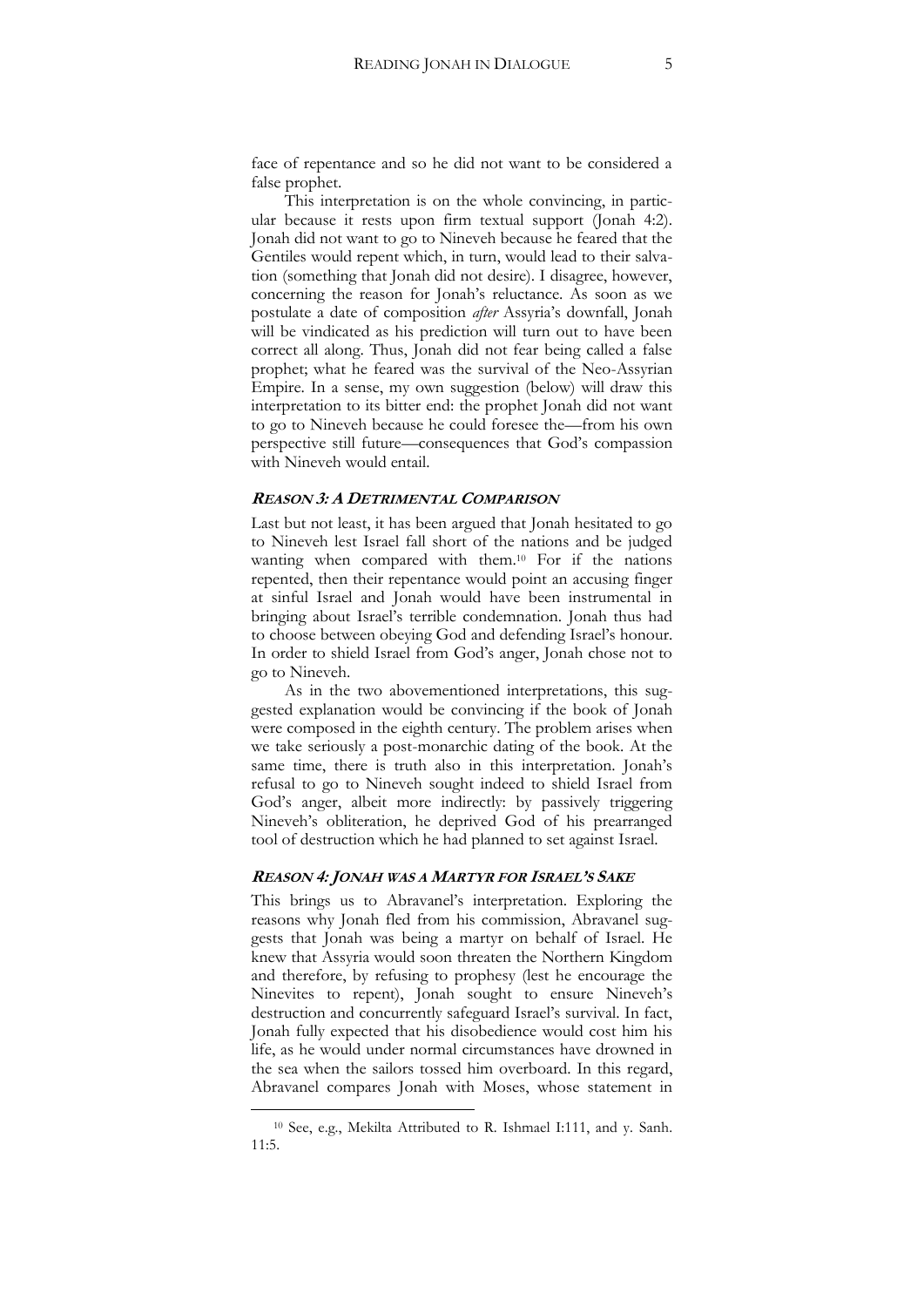Exod 32:33 reveals his desire to save Israel at the potential cost of his own life.<sup>11</sup>

Abravanel's explanation carries with it a set of assumptions. Most prominently, it assumes that a repentant Assyria would (1) survive and (2) attack Israel. In parallel, it takes for granted that if Assyria failed to repent, (1) God would destroy it and (2) would not replace it in his plan to punish Israel. Abravanel's assumptions do not constitute the whole truth, however, as a whole range of other options are open to the reader. Could it not rather be that a remorseful Assyria would refuse to serve as God's tool of destruction? Would the ancient world on the whole not have been a safer place with a pious and God-fearing superpower? Yet upon further reflection, these objections do not stand closer scrutiny. On the one hand, a God-fearing Assyria would obey God's bidding and serve as his avenging servant. On the other hand, a destroyed Assyria would at least provide Israel with a time of respite until God had managed to locate a new tool to use for his punitive purposes.

Taking a step back and surveying the situation, Abravanel's suggestion fails to explain all the features of the book of Jonah. What it does successfully, however, is to highlight a key problem in the book, namely, the notion of foreknowledge and its repercussions for the overall appreciation of the plot and the message of Jonah. His interpretation serves, to use the term coined by Paul M. Joyce and Diana Lipton, as an example of reception exegesis insofar as it "shows a spotlight on biblical texts that have been dulled by familiarity."<sup>12</sup> In this particular case, my contention is that Abravanel may have spotted an inherent aspect of the narrative which prompts the reader to deconstruct and problematize the seemingly overt message of God's overriding compassion for repentant sinners.

# **IS JONAH THE PROTAGONIST OR THE ANTAGONIST?**

Before concluding this History of Research, it is worthwhile asking whether the name Jonah ("dove") is meant to signal to the reader that Jonah is the protagonist or the antagonist of the story. The situation is, however, ambiguous and no clear answer can be found. On the one hand, the overall positive connotations of the dove (cf. the Flood Narrative) suggest that Jonah is the protagonist.<sup>13</sup> On the other hand, as pointed out by Hyun C.P. Kim, the word יונה appears elsewhere in the book of the Twelve only in Hos 7:11; 11:11; and Nah 2:8 [Eng.

<sup>11</sup> For an English translation of Abravanel's commentary, see S. Bob, *Go to Nineveh: Medieval Jewish Commentaries to the Book of Jonah, Translated and Explained* (Eugene, OR: Pickwick, 2013), 66–110 (74– 76, Answer to the Second Question).

<sup>12</sup> P.M. Joyce and D. Lipton, *Lamentations through the Centuries* (Wiley-Blackwell Bible Commentaries; Chichester: Wiley-Blackwell, 2013), 17–19.

<sup>13</sup> Cf. E. Levine, "Justice in Judaism: The Case of Jonah," *Review of Rabbinic Judaism* 5 (2002), 170–97 (177).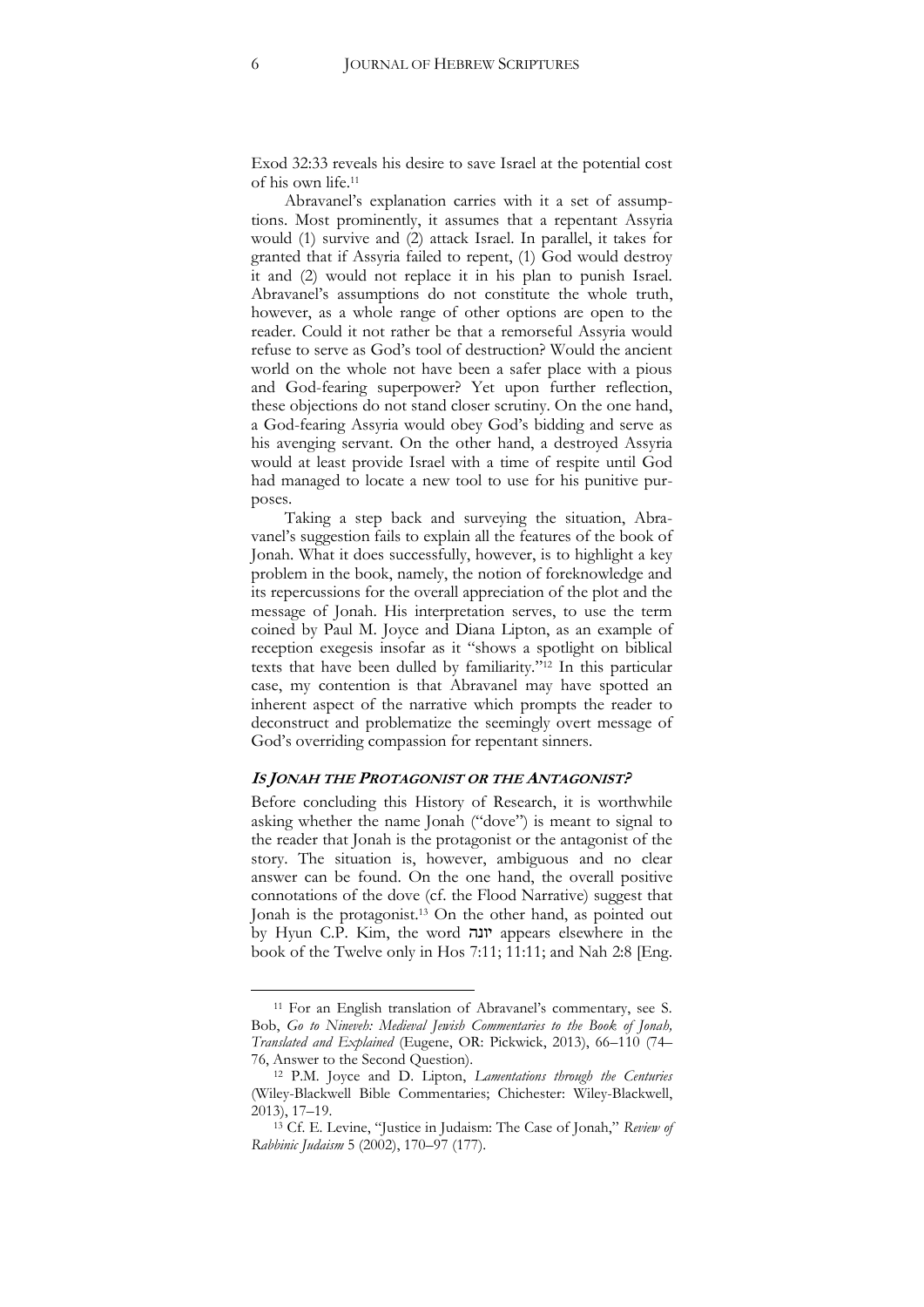2:7]. In Hos 7:11, Ephraim is likened to "a silly dove without a heart" (כיונה פותה אין לב) which is less than complementary, as is the comparison of penitent Israel with doves as they return from Assyria (וכיונה מארץ אשור) in Hos 11:11. Nah 2:8 further speaks of Nineveh's maidservants who will moan like doves (ואמהתיה מנהגות כקול יונה). It should also be mentioned that Zeph 3:1 uses the verb ינה") to oppress") to describe a city ( הוי היונה העיר ונגאלה העיר היונה).<sup>14</sup> In view of this wide range of connotations, all pointing in different directions, it is unclear whether the name "Jonah" conveys positive or negative connotations, with the result that Jonah becomes an ambivalent character. It is up to the reader to determine whether he is the hero or the anti-hero of the narrative.

# **READING JONAH WITH ITS AUTHOR AND INTENDED AUDIENCE**

Abravanel's interpretation gains strength when we read Jonah from a historical-critical perspective with focus on its author(s) and intended readers. It is fair enough to say that most scholars date Jonah after 721 BCE, i.e. after the fall of the Northern Kingdom of Israel, and also after 612 BCE, i.e. after the sacking of Nineveh.<sup>15</sup> This means that the author(s) of the book of Jonah had certain fixed data points at their disposal vis-à-vis Nineveh and its relationship with Israel and Judah when they composed the book:

- 1. By naming the prophet Jonah ben Amittai in line with the prophet with the same name in 2 Kgs 14:23–25, they created a story set during the reign of Jeroboam II between 786–746 BCE. In a sense, they wrote "historical fiction."
- 2. They thus envisioned God's command to Jonah to have happened prior to Nineveh's destruction by the Neo-Babylonian-Mede coalition and the final destruction of the Neo-Assyrian Empire in 605 BCE.
- 3. They knew that the Neo-Assyrians remained strong throughout the eighth century and that they posed a serious threat to the survival of Israel and Judah:
	- a. King Sargon II sacked Israel in 721 BCE.
	- b. King Sennacherib brought death and destruction to Judah during his campaign in 701 BCE (cf. 2 Kgs 18–19).

Thus, the authors of the book of Jonah knew from the outset that because Nineveh was not destroyed during Jeroboam II's reign, it came very close to destroying Jerusalem. They also

<sup>14</sup> See further H.C. Kim, "Jonah Read Intertextually," *JBL* 126 (2007), 497–528 (510–12).

<sup>15</sup> For arguments in favour of a post-monarchic date of Jonah, see the discussion by Ben Zvi, *Signs of Jonah*, 7–9, as well as the extensive bibliography cited in footnote 19.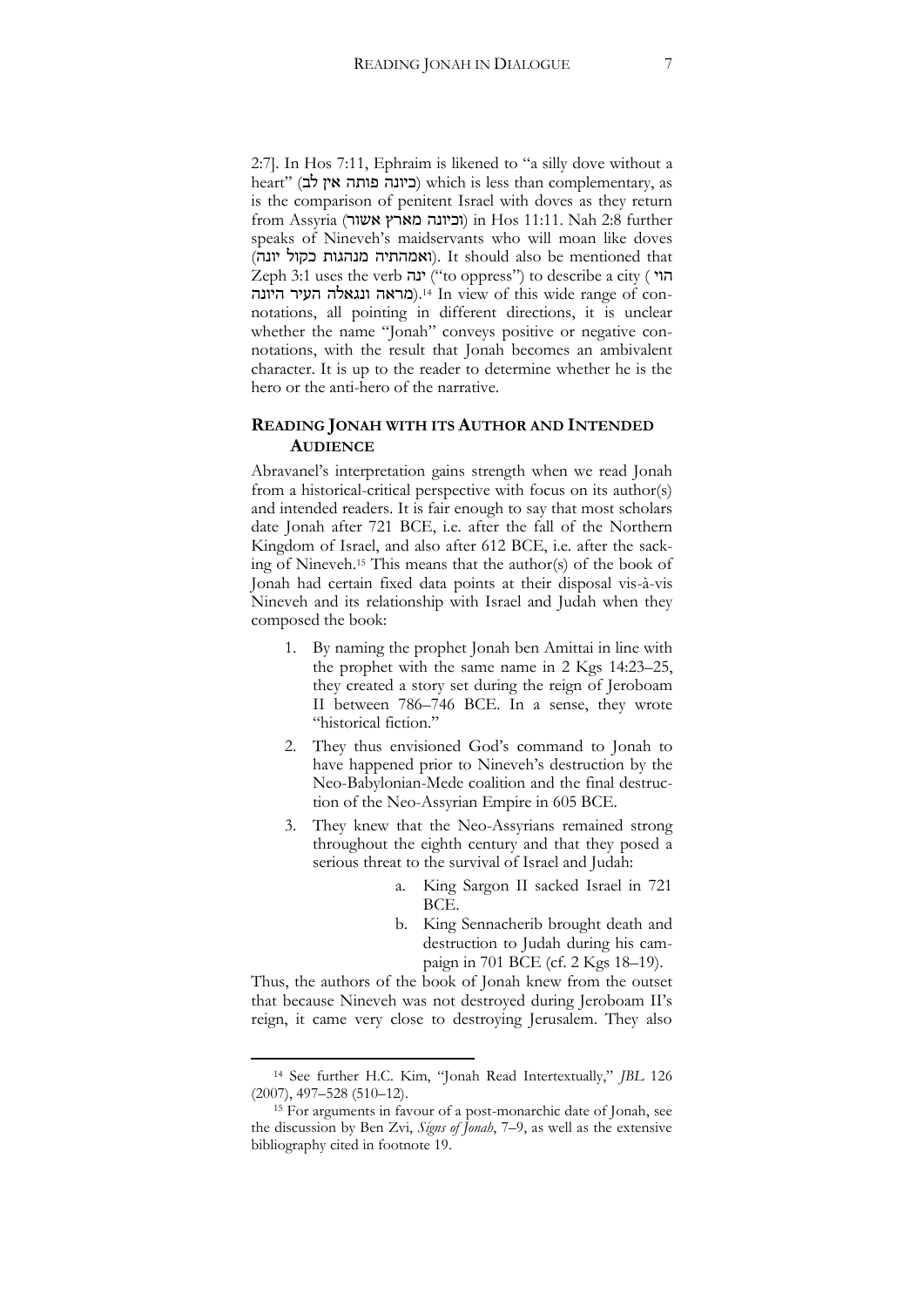knew that although Nineveh was not destroyed in the eighth century, it was destroyed later. In other words, the authors of Jonah were painfully aware of the real danger that Nineveh posed to God's people and they were equally aware of its ultimate demise.

The intended audience had access to the same information. We would be naïve to think that the ancient readers of Jonah were unaware of the ruins of Nineveh. From their perspective, Nineveh was no more, yet before its disappearance it had managed to destroy the people of Israel and it had nearly managed to destroy Judah. Thus, they would have read the story of Jonah as a counterfactual narrative with an inherent bitter flavour.

I further contend that the abovementioned knowledge constitutes a key to the full range of meanings that the authors of the book of Jonah sought to convey. When the book of Jonah is being read as an eighth century composition, God's decision to spare Nineveh demonstrates the depth of his compassion for sinful Nineveh. When we take seriously its likely post-monarchic date of composition, however, we are faced with a more complicated situation. In my view, a post-monarchic audience would neither be able to deny knowledge of Assyria's threat to Jerusalem nor knowledge of the fall of Assyria, in the same way as a modern reader cannot deny knowledge of the Second World War. This knowledge is imbedded in the fabric of society and familiarity with this event can readily be assumed by an author.

# **A MODERN EQUIVALENCE**

 $\overline{a}$ 

As a modern equivalence, let me cite an example. I am an avid watcher of historical TV series. As such, I know already at the outset, when watching, say, *Wolf Hall* or *The Tudors* that Anne Boleyn is going to be beheaded. This knowledge will influence my watching experience of the entire series. I can still enjoy the viewing but my foreknowledge is colouring my experience. There is no suspense. Of course, my foreknowledge is not unique. Rather, the film-makers must take the fact that Anne's execution is common knowledge into account when making the film in the first place and to structure it according, yet they cannot change the ending. Anne must die.<sup>16</sup>

So, I contend that the book of Jonah is constructed with the foreknowledge of Nineveh's subsequent actions and ultimate end in mind. What, then, does it mean that the book ends with Nineveh's repentance? It would be as if the TV series *Wolf Hall* ended with Anne's wedding to Henry VIII. This ending would in all likelihood annoy the audience―who know better―as it suggests that Henry VIII is going to live happily ever after with Queen Anne rather than, as the audience fully well

<sup>16</sup> It should be noted that there are films that change history. See, e.g., Tarantino's film *Inglourious Basterds* (sic), 2009, where a plot to kill Hitler in 1941 is successful. See https://en.wikipedia.org/wiki/ Inglourious\_Basterds.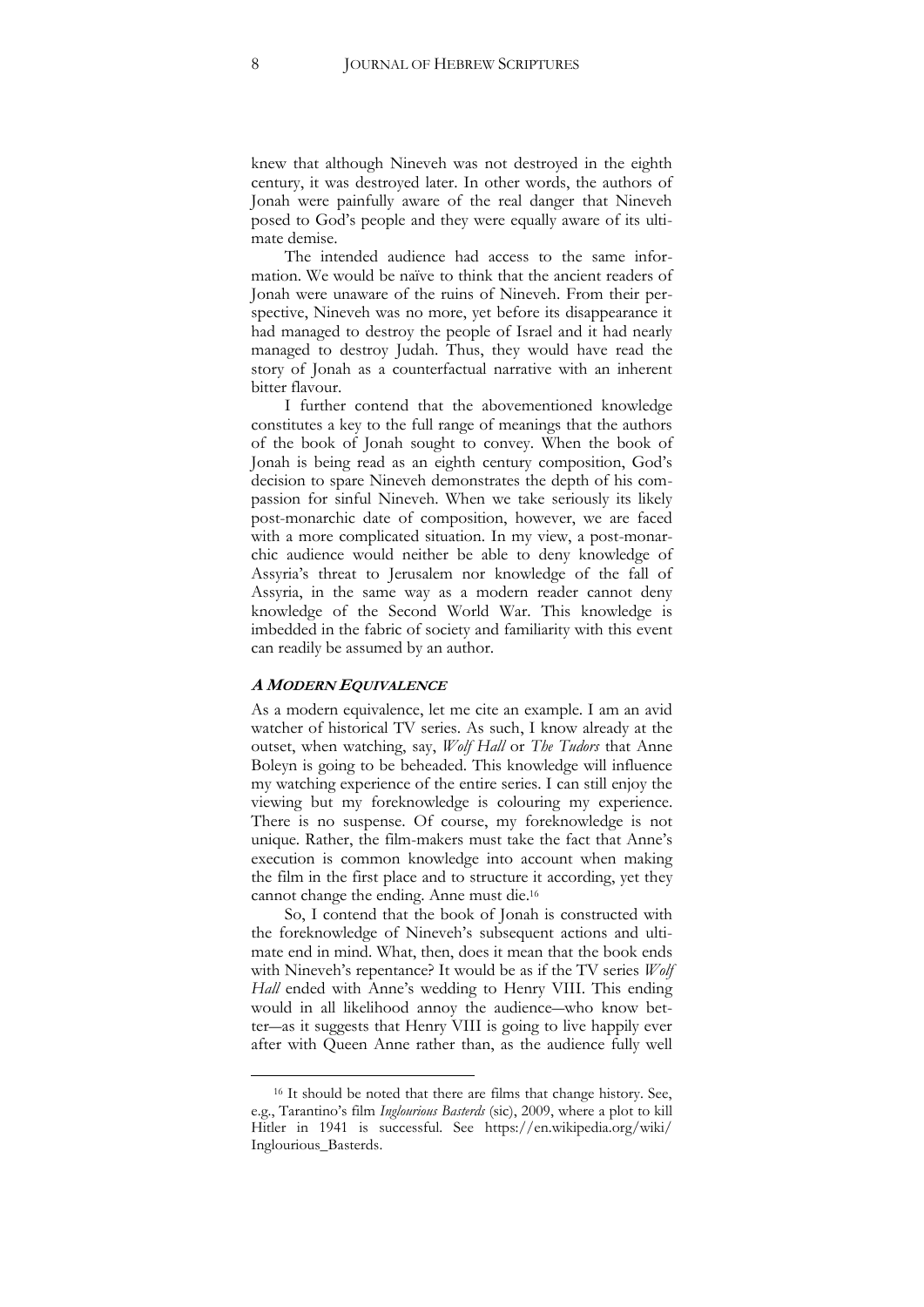know, with the actual nightmare of another four wives. The books underlying the TV series form a case in point: Hilary Mantel knew that her book *Wolf Hall* demanded a continuation so she wrote *Bring up the Bodies*.

## **READING JONAH IN POST-MONARCHIC TIMES**

Ben Zvi has to a certain extent anticipated my suggested reading in his book *Signs of Jonah*. He points out that the historical audience for which the book was composed would have known very well that Nineveh was destroyed. In addition, Nineveh for them was associated not only with the image of an enemy of Israel but also with absolute destruction. In contrast to Babylon, Nineveh was a mighty empire that was never rebuilt; it was "removed from the world forever." More than that, from the perspective of the post-monarchic readers, God, being a transcendental deity, would also have known about Nineveh's eventual destruction already as he spoke with Jonah ben Amittai.<sup>17</sup> Ben Zvi thus speaks of a "double ending" in the sense that the post-monarchic reading community would have been aware of the two opposed fates of Nineveh: the historical fate of annihilation and the narrative fate of redemption. Furthermore, the readers' awareness of both endings contributes to their understanding of the book of Jonah.<sup>18</sup> First, readers who are familiar with Nineveh's ultimate demise cannot agree with Jonah's statement in 4:2b that God is "a gracious God, merciful, slow to anger and abounding in steadfast love, and ready to relent from punishing." Instead, according to Ben Zvi, Jonah is being doubly ridiculed within this "satire within a satire." Jonah is clearly wrong, since God is perfectly capable of carrying out massive destruction. God is a deity defined by his ability both to forgive and to execute judgement.<sup>19</sup> Furthermore, Ben Zvi maintains that the book of Jonah can be read as a satire against those readers who attribute to repentance not only too little but also too much power when it comes to influencing God's decision-making. Repentance is meaningful but "*not everything*."<sup>20</sup> In fact, even Jonah's role in the drama is of secondary value as the city of Nineveh was razed in an act of God's supreme will.<sup>21</sup> Moreover, the book of Jonah advocates an understanding of God's words which surpasses that of both those readers who doubt the fulfilment of prophetic proclamations as well as those who focus overly much on exact deadlines for the fulfilment of prophetic divine pronouncements. God's promises and justice will be fulfilled but in God's own timing.<sup>22</sup> Taken together, these different voices render the book of Jonah polyphonic as it advocates multiple and complementary voices.<sup>23</sup>

<sup>17</sup> Ben Zvi, *Signs of Jonah*, 17–18.

<sup>18</sup> Ibid., 17–21.

<sup>19</sup> Ibid., 21, 28.

<sup>20</sup> Ibid., 22, 28.

<sup>21</sup> Ibid., 25–26.

<sup>22</sup> Ben Zvi, *Signs of Jonah*, 22–25, 29.

<sup>23</sup> Ibid., 29–30.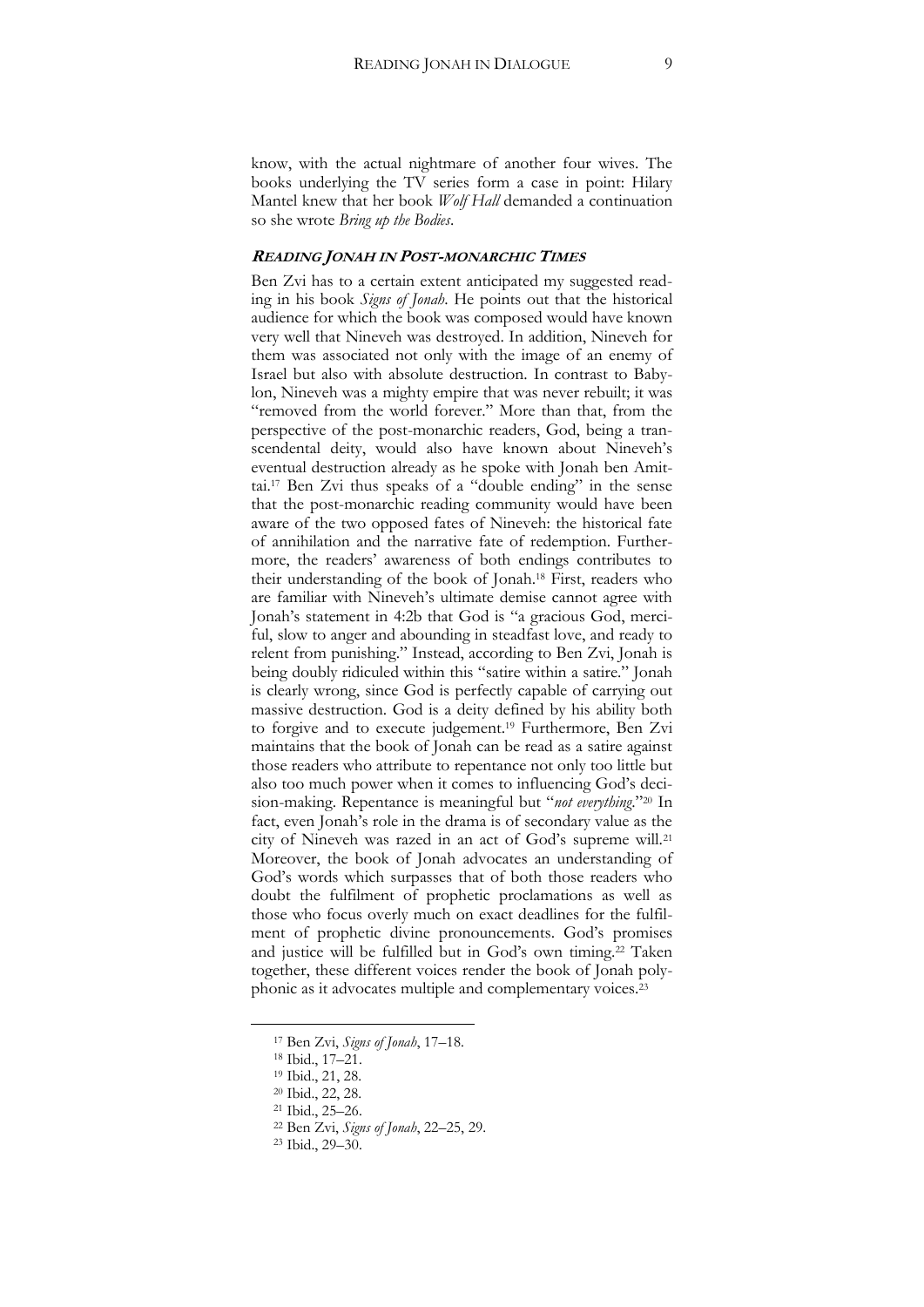I agree with many of Ben Zvi's conclusions, yet with a few caveats. In particular, I maintain that the "double ending" of the book, combined with its intended multiplicity of theological viewpoints, does not necessarily imply that it must be read as a satire or that it ridicules the character of Jonah (alongside select reading communities who held the abovementioned views). The book is, as Ben Zvi states, polyvalent, yet as such it can be read, as I shall show further below, more as a philosophical treaty on divine justice and human suffering. For example, I concur with Ben Zvi's assessment of God's omnipotence and the limited role that both Jonah's proclamation of Nineveh's destruction and the Ninevites' ensuing repentance has for God's decision-making, yet that does not make Jonah's statement in Jonah 4:2b a matter of ridicule. On the contrary, Jonah's declaration of faith reveals the conflict between God's love and God's justice, perceived not only by Jonah the character in the book but also by the author(s) of the book and the intended reading community.

The issue of a "double ending" brings us back to Abravanel's interpretation. Abravanel does not suspend his knowledge of Nineveh's fate but instead reads the book of Jonah with this commonly known data point in mind. His foreknowledge informs him that the ending of the book cannot be the "real" ending but only a mere interlude. Abravanel's interpretation reveals his unease with the book as he struggles to uncover the true motivation behind Jonah's seemingly spontaneous refusal to go to Nineveh. In his hand, Jonah becomes an Oedipus figure who, striving to act responsibly in order to prevent patricide and wrongful matrimony, chooses to flee from Thebes, only to find that all his endeavours came to nothing. Jonah flees so that Assyria will be destroyed before its appointed time, so that Israel may have a chance of survival. All the time, though, Abravanel knows that history cannot be rewritten and that Jonah must inevitably fail.

## **THE HISTORICAL QUALITY OF THE BOOK OF JONAH**

Despite the authors' and intended readers' likely knowledge of Nineveh's deeds and its eventual downfall, the book of Jonah mentions neither Israel nor Judah and Jerusalem. It also never refers to the Neo-Assyrian Empire or to any of its political exploitations of its neighbouring states. Instead, it speaks generally of Nineveh's "wickedness." In fact, the book of Jonah has a story-like quality which eschews all blatant references to any historical reality. In parallel, this very vague quality makes the surprisingly detailed reference to Jonah, the son of Amittai, positioned right at the very beginning of the short story, stand out as an unequivocal pointer to 2 Kgs 14:23–25. The opening with together occurs which ויהי דבר ה' אל . . . לאמר expression the calling of a prophet in, among other places, 2 Sam 7:4 (Nathan), 1 Kgs 12:22 (Shemaiah), 1 Kgs 13:20 (an anonymous prophet), and 1 Kgs 17:2 (Elijah) is an additional reference to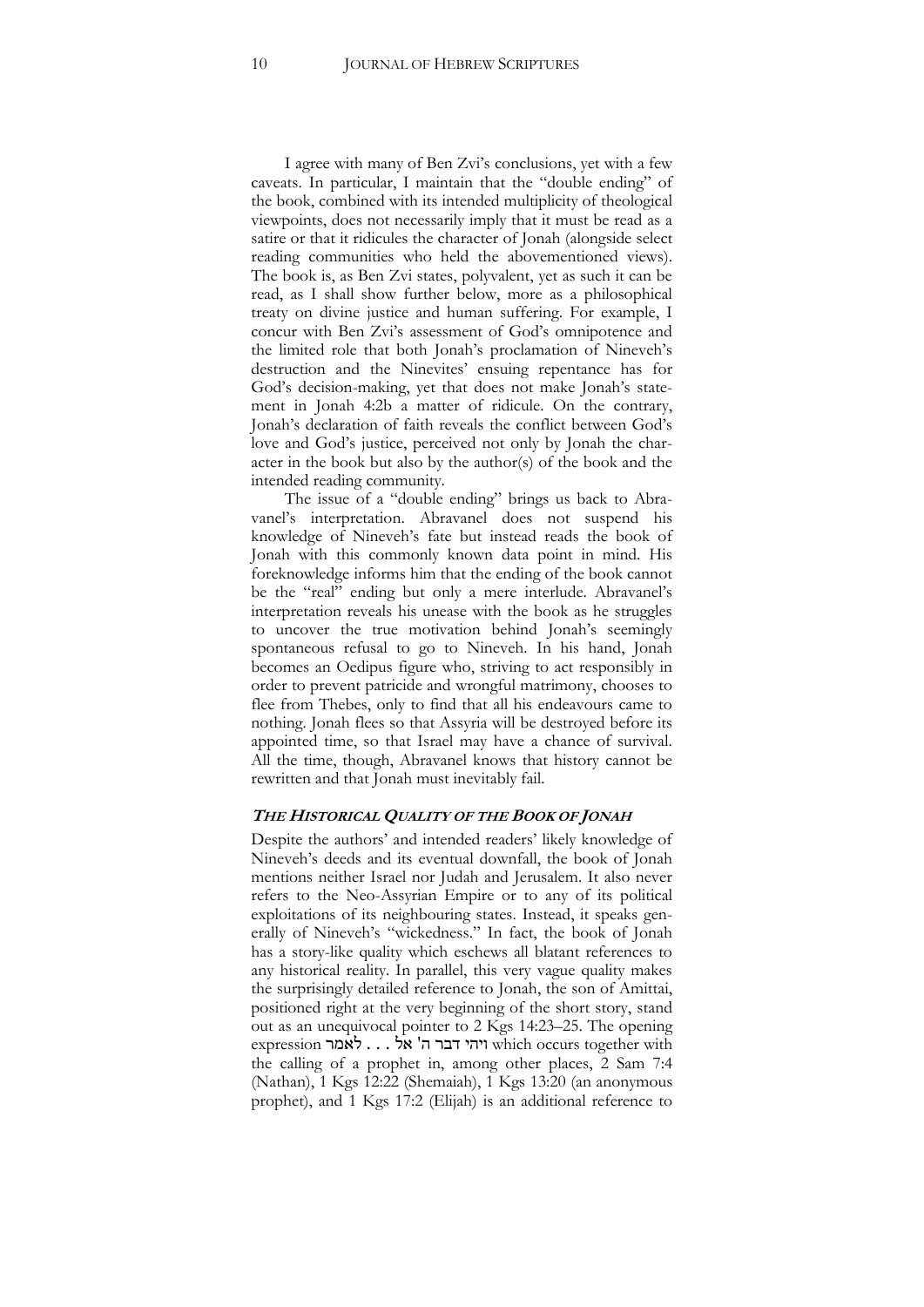the DtrH.<sup>24</sup> By using this phrase, the authors of Jonah signal that Jonah ben Amittai is on par with and maybe also one of these prophets of old.

In a different way, the reference to Nineveh's "wickedness" in verse 2 invites the readers to remember *all* the connotations that this image conjures up. From an eighth century BCE perspective, Nineveh's worst crimes still lie in the future and thus cannot be enumerated if the authors wish to maintain the "historical" character of their book. This knowledge must instead stay in the subtext of the book. At the same time, the overarching reference to its "wickedness" turns Nineveh into a symbol of evil that is able to convey effectively all (from the readers' perspective) its past crimes.

Last but not least, Jonah's ethnic self-description as a "Hebrew" in Jonah 1:9 enables him to represent the entire people, Israelites and Judahites alike. It does not mar the eighth century fiction and, in parallel, it is possible for all the people in post-monarchic times to identify with Jonah. He, like them, is a Hebrew rather than, more specifically, a citizen of an independent nation.

# **READING JONAH WITH THE FALL OF NINEVEH IN MIND**

Several pre-critical works explore the consequences of reading Jonah alongside knowledge of the fall of Nineveh in 612 BCE. The book of Tobit, for example, appears to omit Nineveh's repentance in its endeavour to make Jonah's prophecy agree with historical reality. In Tob 14:4, we read:

Go into Media my son, for I surely believe those things which Jonas the prophet spake of Nineve, that it shall be overthrown (ἐλάλησεν Ιωνας ὁ προφήτης περὶ Νινευη ὅτι καταστραφήσεται); and that for a time peace shall rather be in Media; and that our brethren shall lie scattered in the earth from that good land: and Jerusalem shall be desolate, and the house of God in it shall be burned, and shall be desolate for a time.<sup>25</sup>

According to the book of Tobit, any repentance on behalf of the people of Nineveh is simply ignored.<sup>26</sup> There are two manuscript traditions of Tob 14:4. Alexandrinus and Vaticanus (GI) mention "Jonah" whereas Sinaiticus (GII) follows the longer tradition which mentions "Nahum."<sup>27</sup> It is commonly held that

 $\overline{a}$ 

<sup>27</sup> See J. Limburg, *Jonah* (OTL; Louisville, KY: Westminster John

<sup>24</sup> Cf. D.V. Edelman, "Jonah Among the Twelve in the MT: The Triumph of Torah over Prophecy," in E. Ben Zvi and D.V. Edelman (eds.) *The Production of Prophecy: Constructing Prophecy and Prophets in Yehud* (BibleWorld; London/Oakville, CT: Equinox, 2014), 150–67 (152), although Diana Edelman is making a different point.

<sup>&</sup>lt;sup>25</sup> Translation: The Authorized Version.

<sup>26</sup> See further B. Ego, "The Repentance of Nineveh in the Story of Jonah and Nahum's Prophecy of the City's Destruction―A Coherent Reading of the Book of the Twelve as Reflected in the Aggada," in P.L. Redditt and A. Schart (eds.), *Thematic Threads in the Book of the Twelve* (BZAW, 325; Berlin: de Gruyter, 2003), 155–64 (156–57).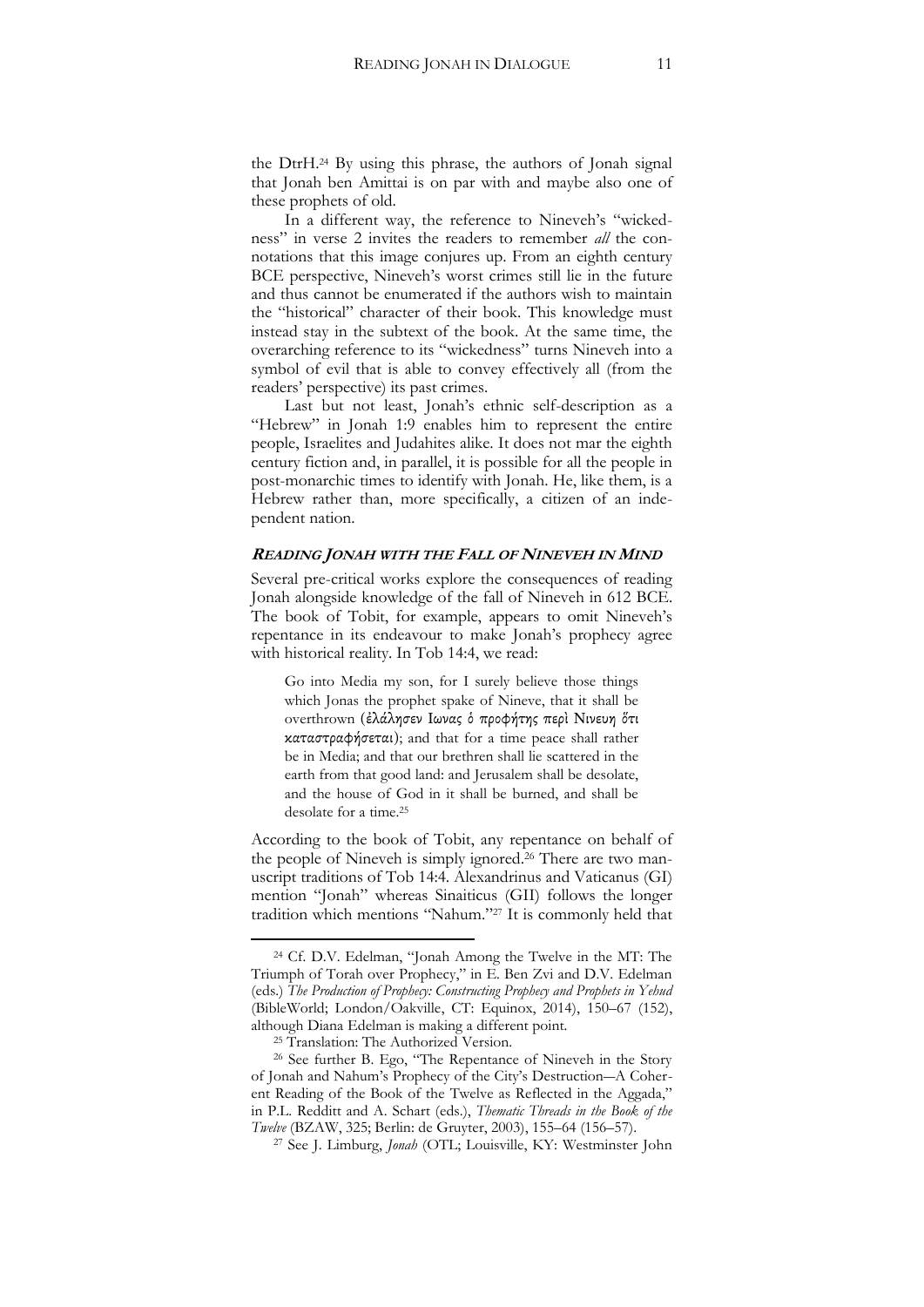the tradition in Sinaiticus (Nahum) is earlier.<sup>28</sup> Even so, the book of Tobit interacts with the Jonah tradition on several occasions. Notably both Tobit and Jonah encounter a fish (Jonah 2:1 [Eng. 1:17]; Tob 6:2), and both wish to die (Jonah 4:3; Tob 3:6). It is possible that the younger version inserted the name "Jonah," as well as the verb καταστραφήσεται ("overthrow," cf. Jonah 3:4 where the LXX uses the same verb), to emphasize further these parallels, as well as to solve any contradiction between the books of Jonah and Nahum.<sup>29</sup> According to the reading in GI of Tob 14:4, Jonah is being presented as a prophet whose prophecy came true.

Josephus's retelling of the Jonah narrative in his *Jewish Antiquities* 9.214 likewise ends with Jonah's declaration that Nineveh will be destroyed in 40 days. As Beate Ego states, the reader "gets the impression once again that Jonah's prediction is quite similar to the prophecy of Nahum."<sup>30</sup> Josephus may thus have aimed to align his retelling of the Jonah narrative with either the memory of Nineveh's fall or the book of Nahum or, indeed, both.

# **READING JONAH IN THE CONTEXT OF THE BOOK OF THE TWELVE**

To explore further the counter-factual ending of the book of Jonah, let us turn to its function within the Book of the Twelve, as well as in the wider canon of the Hebrew Bible.<sup>31</sup> In this larger textual context, Nineveh's survival in Jonah is put in dialogue with Nineveh's destruction as referred to in the nearby material of Nahum 1–3 and Zeph 2:13–15. The impression formed by readers of the single book of Jonah, namely that its ending differs from their own knowledge of past history, is strengthened when readers choose to approach Jonah as an integral part of the Twelve. Expressed differently, when the

**.** 

<sup>29</sup> Cf. Ego, "The Repentance of Nineveh," 156–57.

<sup>30</sup> Ibid., 159. See also L.H. Feldman, "Josephus' Interpretation of Jonah," *AJSR* 17 (1992), 1–29 (16).

Knox, 1993), 80, including footnote 131.

<sup>28</sup> See Ego, "The Repentance of Nineveh," 156. For a more detailed discussion, see M. Bredin, "The Significance of Jonah in Vaticanus (B) Tobit 14.4 and 8," in M. Bredin (ed.), *Studies in the Book of Tobit: A Multidisciplinary Approach* (LSTS, 55; London: T&T Clark, 2006), 43–58. Mark Bredin argues that Vaticanus intentionally interpolated "Jonah" into the text in order to stress that salvation was open to the nations. His starting point, namely that Jonah was directed against Jewish intolerance, is, however, fundamentally opposite the one for which I am arguing in the present paper.

<sup>&</sup>lt;sup>31</sup> For a good discussion of the different arguments for and against a Book of the Twelve, see E. Ben Zvi and J. Nogalski, *Two Sides of a Coin: Juxtaposing Views on Interpreting the Book of the Twelve / The Twelve Prophetic Books* (Piscataway, NJ: Gorgias, 2009), where James Nogalski puts forward arguments for treating the twelve books as an intentional redactional unit, while Ben Zvi, focusing less on the redactor and more on the reader, argues that it is likely that ancient readers would have approached the twelve books as discrete units.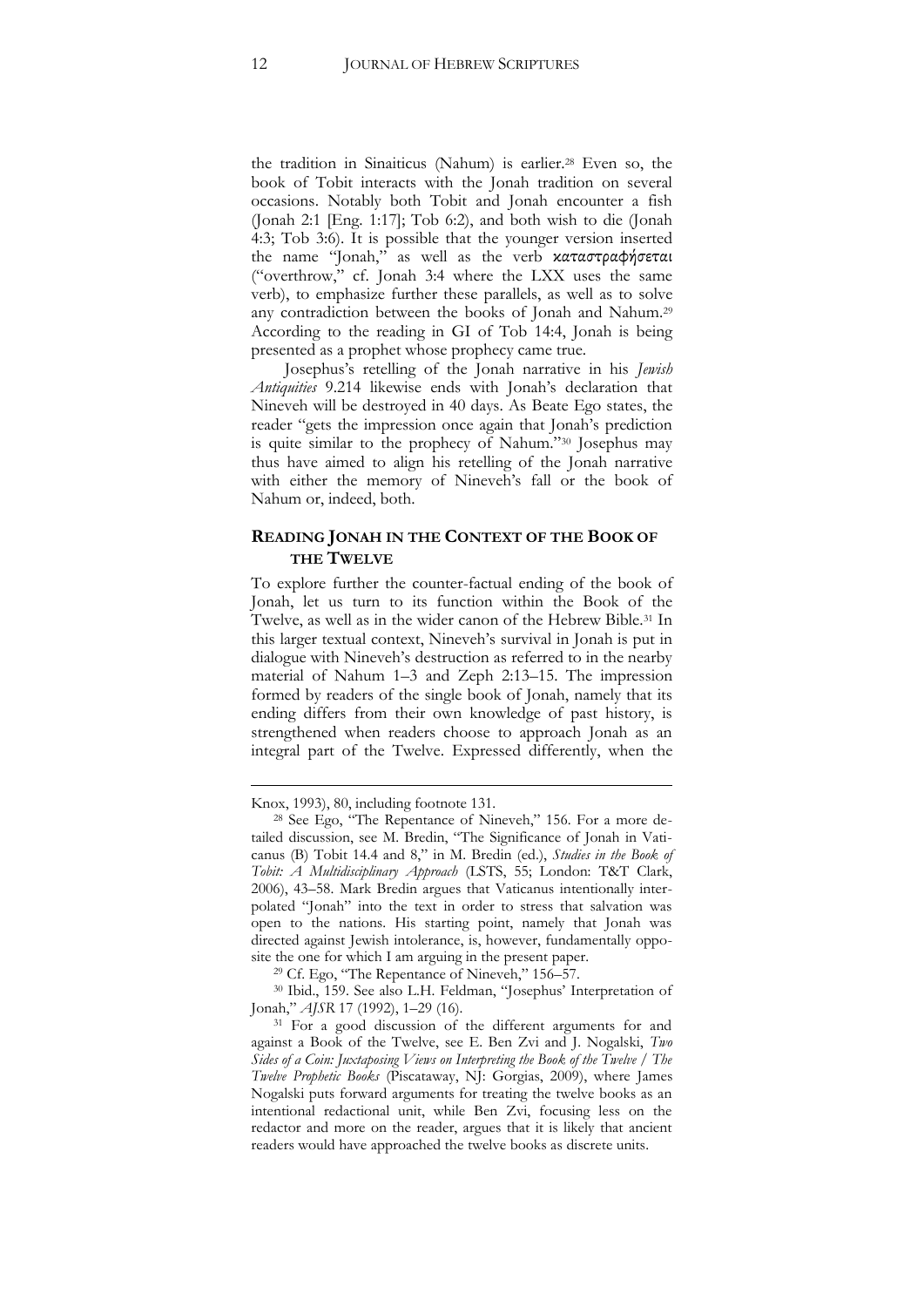book of Jonah is being read on its own, the readers are struck by its counter-factual ending. This counter-factual aspect of the book of Jonah is confirmed for those same readers when they encounter Jonah alongside Nahum within the Book of the Twelve. They are bound to conclude that Nineveh's repentance was insincere or at least not long-lasting. To cite Aaron Schart, when Jonah is being read alongside Nahum, the Ninevites's repentance becomes "mere fiction" (*ist nur eine Fiktion*).<sup>32</sup>

In the MT of the Twelve, we meet the sequence Jonah– Micah–Nahum. It is possible that this positioning of Jonah between Amos and Micah was motivated by the above mentioned identification of Jonah with the prophet in 2 Kgs 14:23– 25.<sup>33</sup> For the sequential reader of the Twelve, this order—with Jonah preceding Nahum—implies that God temporarily spared Nineveh yet his judgment ultimately fell upon the city.<sup>34</sup> Nahum thus has the final word and it agrees with history. In this sense, Nahum "corrects" the perspective of Jonah.<sup>35</sup>

The same relative order of Jonah–Nahum is reinforced in the LXX, where Nahum follows Jonah immediately (whereas Micah is positioned between Amos and Joel).<sup>36</sup> To cite Marvin A. Sweeney, while Jonah shows that even Nineveh can be forgiven and granted mercy by YHWH, the LXX sequence makes clear that "no such forgiveness will be granted in the absence of repentance." God is now punishing Assyria for its arrogance in abusing Judah and Israel.<sup>37</sup> Along similar lines, Jason

 $\overline{a}$ 

<sup>34</sup> For the order of these books, see Burkard M. Zapff's discussion in his article "The Perspective on the Nations in the Book of Micah as a 'Systematization' of the Nations' Role in Joel, Jonah and Nahum? Reflections on a Context-Oriented Exegesis in the Book of the Twelve," in P.L. Redditt and A. Schart (eds.), *Thematic Threads in the Book of the Twelve* (BZAW, 325; Berlin: de Gruyter, 2003), 292–312 (293–97).

<sup>32</sup> A. Schart, *Die Entstehung des Zwölfprophetenbuchs: Neubearbeitungen von Amos im Rahmen schriftenübergreifender Redaktionsprozesse* (BZAW, 260; Berlin: de Gruyter, 1998), 291.

<sup>33</sup> H.W. Wolff, *Dodekapropheton 3: Obadja und Jona* (BKAT, XIV/3; Neukirchen-Vluyn; Neukirchener Verlag, 1977), 53, or idem, *Obadiah and Jonah: A Commentary*, transl. M. Kohl (CC; Minneapolis, MN: Augsburg, 1986), 75.

<sup>35</sup> Zapff, "The Perspective on the Nations," 300–301. See also D.L. Christensen, "The Book of Nahum: A History of Interpretation," in J.D. Watts and P.R. House (eds.), *Forming Prophetic Literature: Essays on Isaiah and the Twelve in Honor of John D.W. Watts* (JSOTSup, 235; Sheffield: Sheffield Academic, 1996), 187–94 (187), who regards Jonah and Nahum as midrashic reflections of Exod 34:6–7. While Jonah focuses on God's mercy, Nahum focuses on God's wrath, both of which are essential for a correct understanding of the divine nature.

<sup>36</sup> The question of whether the order of the LXX is older than the order of the MT is open. While Zapff, "The Perspective on the Nations," 294–95, argues that MT preserves the earlier sequence, Edelman, "Jonah Among the Twelve," 161, upholds that the LXX testifies to the earlier sequence.

<sup>37</sup> M.A. Sweeney, "Sequence and Interpretation in the Book of the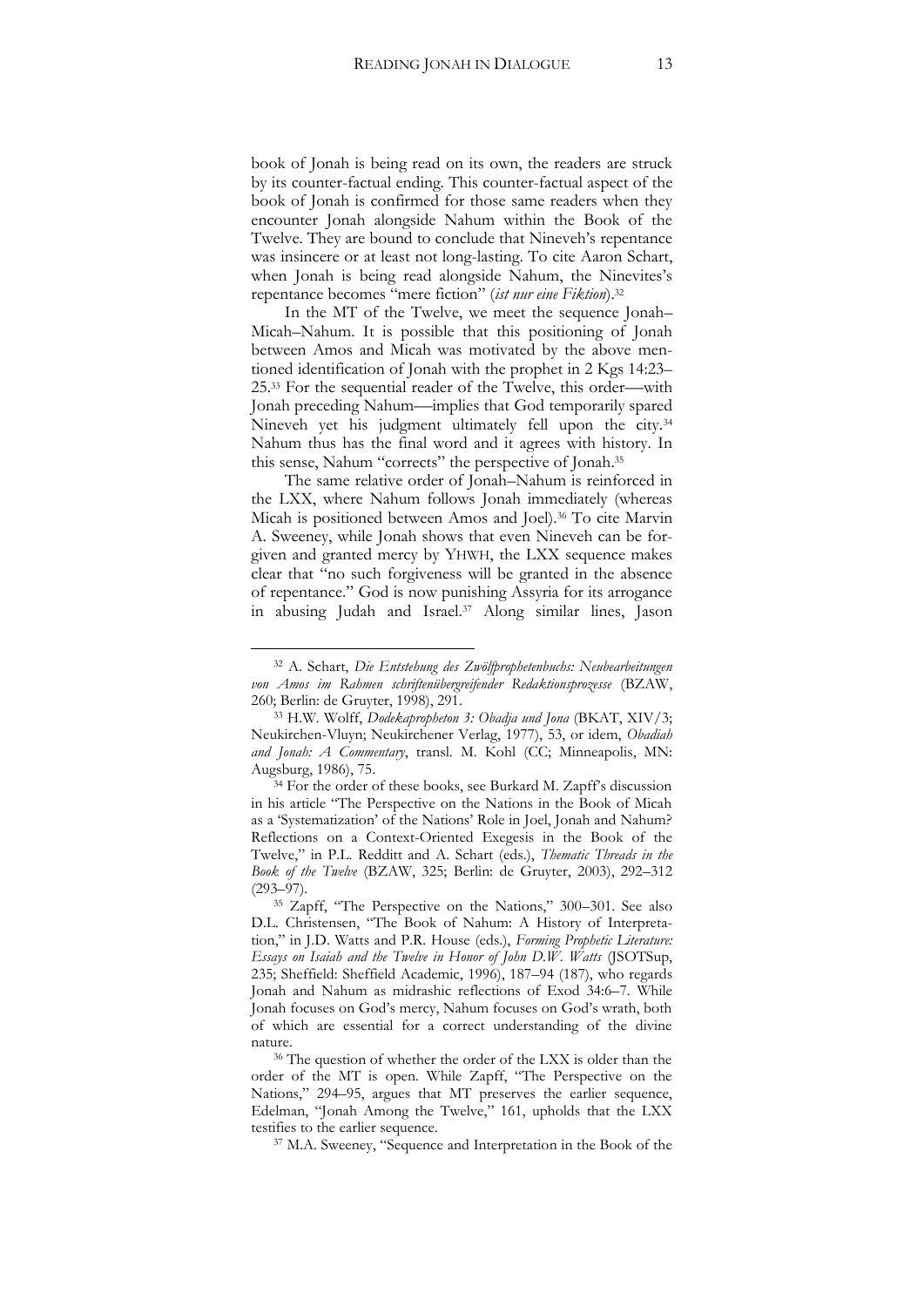LeCureux maintains that the order to the LXX is *theologically* rather than historically motivated, placing Jonah and Nahum together due to their shared focus. In contrast, the MT is making a *historical* statement by positioning Jonah before Micah: if the people of Nineveh had not repented, then the invasion of Mic 1 would never have happened. "In this way, Jonah is being used as a historical person, on a historical mission, the results of which led to historical invasions."<sup>38</sup> Agreeing with LeCureux, yet taking his insights into a slightly different direction, I maintain that the positioning of Jonah before Micah and Nahum in the MT shows simultaneously that the MT canon used Jonah as a historical book and that they were aware of the historical consequences that God's compassion had for Judah's fate. Because God spared Nineveh, Samaria was destroyed and Judah was invaded.

At this point, it should be acknowledged that several scholars have argued that the remains of scrolls from the Minor Prophets from Cave 4 near Qumran testify to a single manuscript, 4Q76, which places Jonah after Malachi. Jonah would thus constitute the final word in the Book of the Twelve. For Barry A. Jones, for example, 4Q76 reflects the earliest placement of Jonah. In his view, the likelihood that Jonah was the last book in the Twelve to have been composed renders it plausible that it was at first positioned at the end of the Twelve.<sup>39</sup> Its original positioning after Malachi would further be supported by the literary affinity between Jonah and Malachi (esp. Mal 1:11–14).<sup>40</sup> According to Jones, Jonah was subsequently moved to its present position after Obadiah as a result of scribal uncertainties vis-à-vis the proper sequence of the individual books in the Twelve. Its dialogue with Nahum is better understood as a later development and as part of the reception history of Jonah.<sup>41</sup> While Odil H. Steck agrees with Jones that 4Q76 places Jonah after Malachi, he emphasizes that 4Q76 is a single manuscript. In view of this, Steck postulates that the positioning of Jonah is secondary and reflects merely the specific viewpoint of select scribes in the early second century BCE. 42

The more recent research by Philippe Guillaume has, however, cast doubt on whether the Jonah fragment actually should be joined to the Malachi fragment, or that they even belonged to the same scroll. Although it is certain that Mal 3

**.** 

Twelve," in idem, *Form and Intertextuality in Prophetic and Apocalyptic Literature* (Eugene, OR: Wipf & Stock, 2010), 175–88 (183).

<sup>38</sup> J. LeCureux, "Reading Jonah as 'History'? The Implication of Canonical Location for Jonah and the Book of the Twelve," *Pacifica* 28 (2015), 68–78.

<sup>39</sup> B.A. Jones, *The Formation of the Book of the Twelve: A Study in Text and Canon* (SBLDS, 149; Atlanta, GA: Scholars Press, 1995), 132, 135–39, 237–39.

<sup>40</sup> Ibid., 156–58.

<sup>41</sup> Jones, *The Formation of the Book of the Twelve*, 197–98, 213–14.

<sup>42</sup> O.H. Steck, "Zur Abfolge Maleachi-Jona in 4Q76 (4QXII<sup>a</sup> )," *ZAW* 108 (1996), 249–53.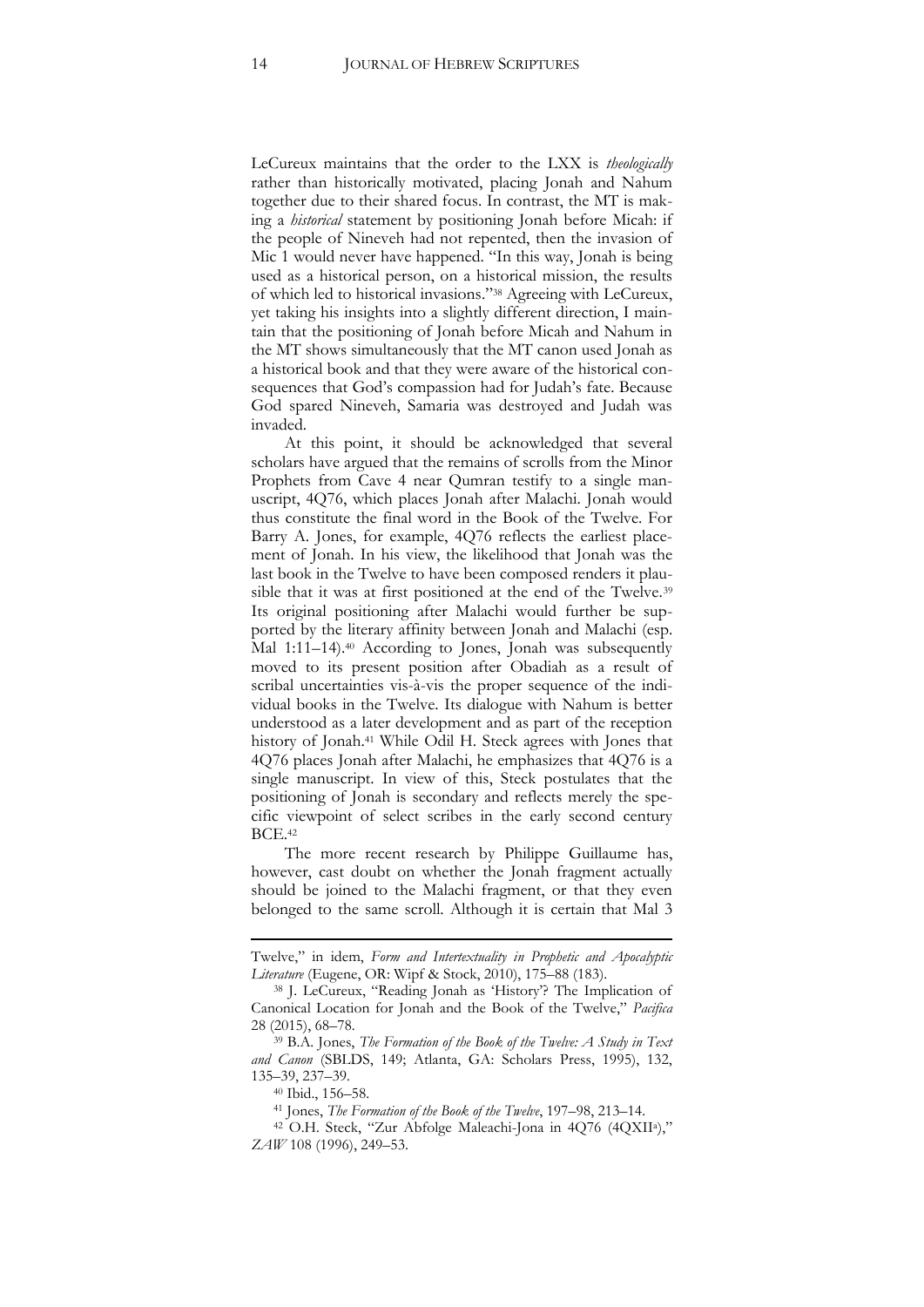did not constitute the end of the scroll in question, it cannot be confirmed that Jonah 1 was its direct continuation.<sup>43</sup> Most recently, Mika S. Pajunen and Hanne von Weissenberg have demonstrated that the physical join of the Malachi and the Jonah fragments is impossible ("unless a number of anomalies in material and scribal practices are assumed").<sup>44</sup> They focus instead of establishing the relative place of Malachi and Jonah in 4Q76. In their view, we are probably dealing with a scroll of three or four books of roughly equal size, where Jonah was the final book and Malachi was the antepenultimate one.<sup>45</sup> This positioning, in turn, suggests that the idea of a collection with a fixed order is a later concept.<sup>46</sup> In view of these findings, the evidence from 4Q76 sheds only limited light on the relative order of Nahum and Jonah.<sup>47</sup>

The opposite situation occurs if we instead read the material diachronically. The exact dating of the various textual layers in Jonah and Nahum are in the present context unimportant; what matters is their relative dating. If we accept the current common view that the earliest material in Nahum was written sometimes between 663 BCE (i.e. the fall of Thebes, cf. Nah 3:8) and 612 BCE (i.e. the fall of Nineveh), admitting the possibility of later, post-monarchic additions,<sup>48</sup> Jonah becomes the chronologically later composition. This relative dating begs the question whether Jonah was written as a corrective of Nahum. Kim answers "yes" to this question, arguing that Jonah was composed to challenge and counter-balance Nahum.<sup>49</sup> In contrast, Burkard M. Zapff answers "no," as he makes the salient

<sup>43</sup> P. Guillaume, "The Unlikely Malachi-Jonah Sequence (4QXII<sup>a</sup> )," *JHS* 7/15, doi:10.5508/jhs.2007.v7.a15.

<sup>44</sup> M.S. Pajunen and H. von Weissenberg, "The Book of Malachi, Manuscript 4Q76 (4QXII<sup>a</sup>), and the Formation of the 'Book of the Twelve'," *JBL* 134 (2015), 731–51 (739–42).

<sup>45</sup> Pajunen and Weissenberg, "The Book of Malachi," 749.

<sup>46</sup> Pajunen and Weissenberg, "The Book of Malachi," 750–51.

<sup>47</sup> See, e.g., Edelman, "Jonah Among the Twelve," 161.

<sup>48</sup> For a detailed survey of scholarly views, see Nogalski, *Redactional Processes*, 97–99. Nogalski himself argues for the gradual growth of the book, with two formative layers. The earliest layer would stem from the time of Nineveh's destruction, while later material was added in the post-monarchic era (pages 127–28). For a somewhat different approach, see D.L. Christensen, *Nahum. A New Translation with Introduction and Commentary* (AYB; New Haven/London: Yale University Press, 2009), 53–57, who distinguishes between the setting in which the author intended us to place the content of the book of Nahum and the setting in which the author wrote the various material in the book. In Duane L. Christensen's view, the book of Nahum has no "real history apart from its context as the seventh of twelve 'books' within [the Book of the Twelve], for there is no way to demonstrate that the book of Nahum ever existed independently as a document written within the time span reflected in the content of the book itself." This is true, yet it is equally important to remember that we also lack contrary evidence which would show unequivocally that the book of Nahum never existed as an independent book.

<sup>49</sup> Kim, "Jonah Read Intertextually," 524.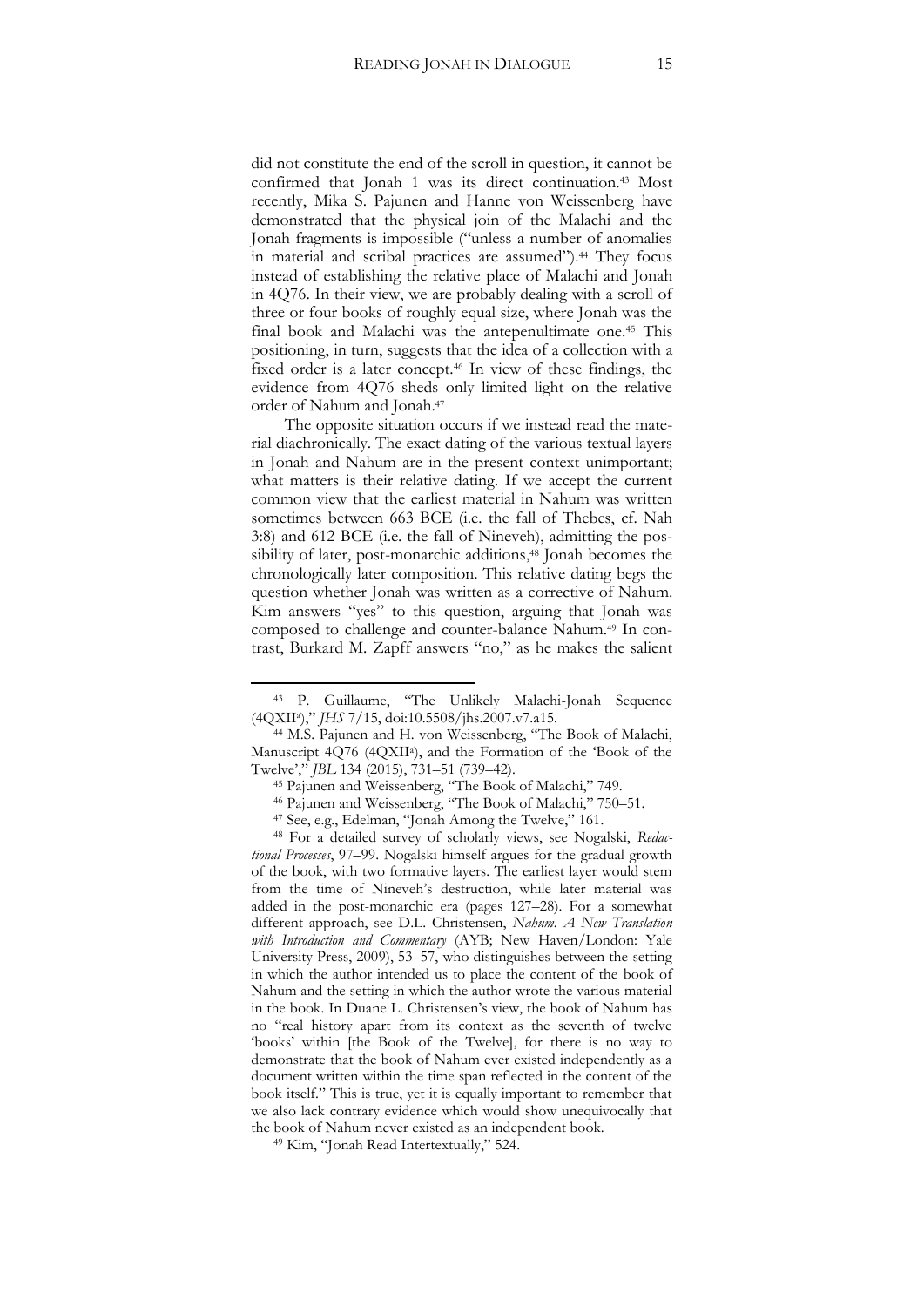distinction between the origin of the book of Jonah and its insertion into the Book of the Twelve. According to Zapff, Jonah was not composed to serve as a corrective to Nahum; it became a response to Nahum only upon its incorporation into the Twelve.<sup>50</sup>

Zapff's distinction brings us to the inclusion of the book of Jonah into the Twelve. Although many theories abound, most historical-critical scholars agree that Jonah was incorporated at a very late stage. Moreover, many scholars envisage a two-stage development of Jonah: the Jonah narrative existed first as an independent book, to which the psalm (Jonah 2:3–10 [Eng. 2:2–9]) was added at the time of its incorporation into the Twelve. James Nogalski, for example, argues that Jonah was incorporated into a pre-existing form of the Twelve in the fourth century BCE or later, at which time the psalm in Jonah 2:3–10 was inserted into Jonah. Like Zapff, Nogalski further maintains that Jonah was added to serve as a conscious contrast to Nahum, as it presupposes that the nations can have a salvific relationship with YHWH. <sup>51</sup> Martin Roth likewise maintains that the psalm in Jonah 2 was introduced into the book of Jonah at the same time as the book was included in the Twelve. In the earlier version (i.e. the one without the psalm), Jonah is the disobedient prophet who flees from his commission in order not to be a false prophet. In contrast, the final version depicts Jonah as a person of faith whom Israel should emulate.<sup>52</sup>

Along slightly different lines, Jakob Wöhrle also considers the incorporation of Jonah into the Twelve to have taken place very near the end of the latter's completion in the second half of the third century BCE. Jonah's inclusion, so Wöhrle, was part of a wider redactional scheme which sought to emphasize God's mercy (*das Gnaden-Korpus*). At this point, the editor reworked substantially the already existing book of Jonah and, in parallel, inserted material into other books (Joel 2:12–14; Mic 7:18–20; Nah 1:2b, 3a; Mal 1:9a) to make them all align. These additions were inspired by the "thirteen attributes of mercy" in Exod 34:6.<sup>53</sup> The juxtaposition of Jonah and Nah 1:2b, 3a in this redaction stresses that on the one hand a city as sinful as Nineveh is given a chance to repent, yet on the other hand there are limits to God's compassion.<sup>54</sup> Finally, although Schart criticizes the details of Wöhrle's proposed *Gnaden-Korpus*, he concurs that Jonah belongs to the final redaction of the Twelve. Furthermore, along the lines of the aforementioned

<sup>50</sup> Zapff, "The Perspective on the Nations," 300–301, 311.

<sup>51</sup> Nogalski, *Redactional Processes*, 248–73. Nogalski argues that Jonah's attitude towards foreigners shows affinity with the material in Zech 8:20–23; 14:16–21; and Mal 1:11.

<sup>52</sup> M. Roth, *Israel und die Völker im Zwölfprophetenbuch: Eine Untersuchung zu den Büchern Joel, Jonah, Micha und Nahum* (FRLANT, 210; Göttingen: Vandenhoeck & Ruprecht, 2005), 114–16, following Brevard S. Childs, *Introduction to the Old Testament as Scripture* (London: SCM, 1979), 424–25.

<sup>53</sup> Wöhrle, *Der Abschluss*, 396–419.

<sup>54</sup> Ibid., 415–16.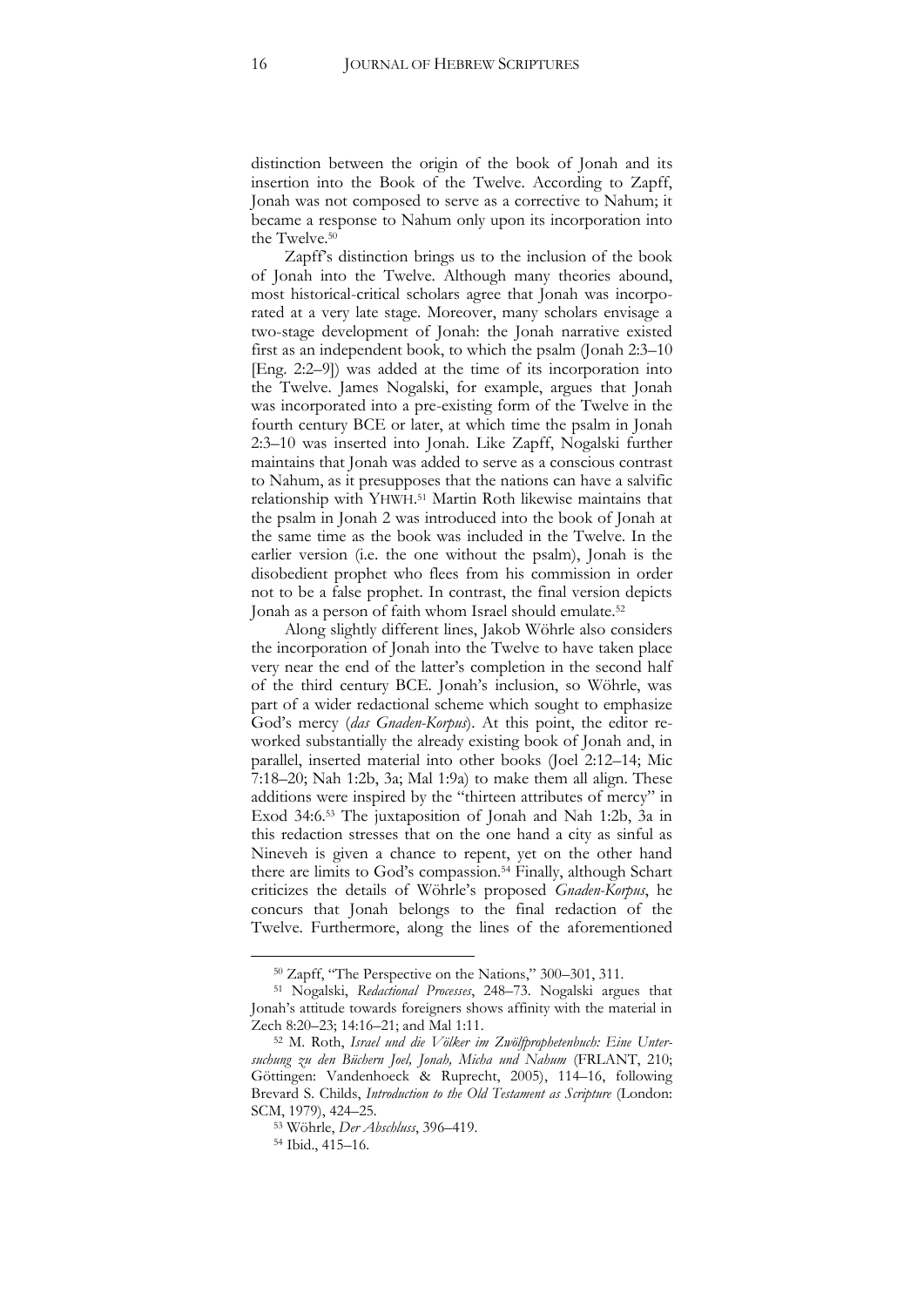authors, Schart maintains that the incorporation of Jonah changed the overall message of the Twelve, bringing to the forefront God's mercy whilst downplaying his anger.<sup>55</sup>

I do not wish to cast doubts upon these postulated redaction-critical schemes vis-à-vis the gradual growth of Jonah and/or its incorporation into the Twelve, yet I maintain that its final editors were as aware of the *intentionally* counter-factional quality of Jonah as its original authors. In fact, I would go so far as to say that the incorporation of the book of Jonah into the Twelve strengthened its already existing counter-factual quality. In other words, when Nahum and Jonah were brought into dialogue with each other, Nahum emphasized the counterfactual ending of Jonah and forced the readers to confront anew the fact that Nineveh failed and fell. Therefore, the common claim that the Book of the Twelve, through its incorporation of Jonah, stresses God's mercy needs to be nuanced.

A possible way out of the Nahum–Jonah conundrum is to argue that Nineveh in the book of Jonah should not be understood as a reference to the historical city bearing the same name but instead should be understood more as a symbol of evil, in line with Gen 10:12 (stating that Nimrod travelled to Assyria where he built Nineveh). According to Roth, for example, the symbolic use of Nineveh in Jonah removes any contradiction between Jonah and Nahum. It follows, so Roth, that Jonah 1:2 and Nah 3:9 address different matters.<sup>56</sup> I disagree. Although the name "Nineveh" has clear symbolic value, this in itself does not lessen its historical connotations. Expressed differently, a post-monarchic reader of Jonah may not necessarily have distinguished in any salient manner between Nineveh's symbolic connotations and its reputation for politically and military exploitations over the past centuries. With this in mind, Nineveh in Jonah and Nineveh in Nahum are not each other's opposites but instead points on a sliding scale. Furthermore, the endeavour to identify Jonah with a known character from the DtrH (cf. above) suggests that the authors of the book aimed to lend their narrative a certain historical flavour. Rather than picking a random name, the author(s) of Jonah chose to identify their protagonist/antagonist with a person with unmistakable historical dimensions who could be dated to the reign of Jeroboam II.

<sup>55</sup> Schart, "The Jonah Narrative," 118–27.

<sup>56</sup> Roth, *Israel und die Völker*, 127–28. See also, e.g., Childs, *Introduction*, 425, and, from a different perspective, Levine, "Justice in Judaism," 174.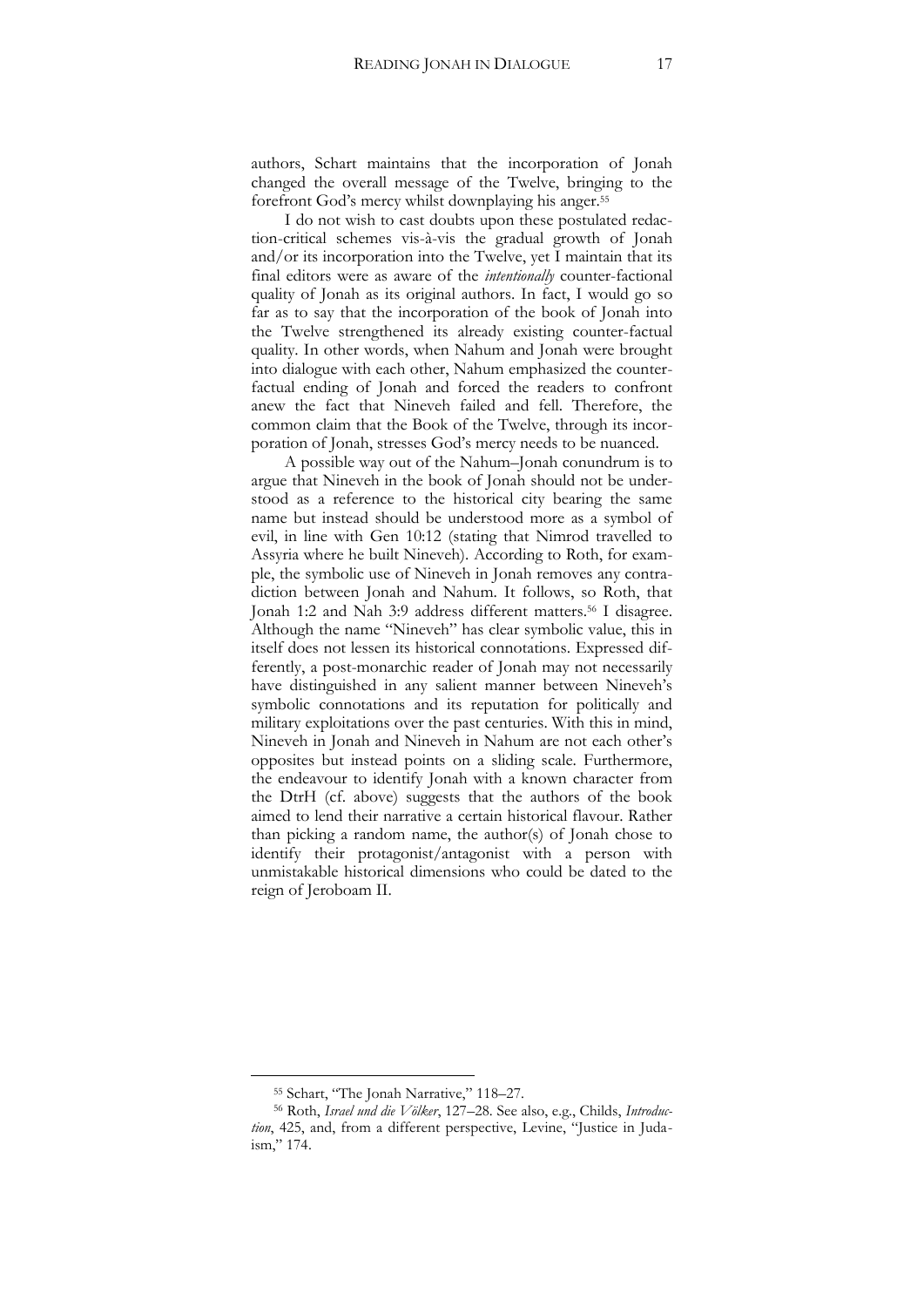#### **READING JONAH WITH DIFFERENT EYES**

Most readers understand the book of Jonah to preach God's ultimate mercy towards the most despicable of sinners.<sup>57</sup> There is nothing wrong with these types of readings, yet other, less affirmative readings are also possible.

The question of the message of the book of Jonah is intertwined with the question of its genre. I am well aware that the book of Jonah has often been read as a satire,<sup>58</sup> but this is not the only way of reading it. Etan Levine presents a convincing case for reading Jonah as a wisdom tale or even a philosophical treatise on the essence of justice.<sup>59</sup> Beginning with Jonah's statement in Jonah 4:2, Levine argues that Jonah is dissatisfied with "God's juridical posture": according to "the morality of antiquity," humans must correct any imbalance caused by evil.<sup>60</sup> What God advocates in Jonah, however, is a situation where no equivalent suffering, no compensatory good deeds, and no expiatory rite is needed for Nineveh to obtain forgiveness. Furthermore, it opens the question of God's right in the first place to forgive an evil that was not done towards him but towards the victims of Nineveh's evil.<sup>61</sup> Jonah's dialogue with God can thus be read as an example of the human struggle against injustice or, in Levine's own words, against "metaphysical and abstract legal philosophy."<sup>62</sup> As to the book as a whole, Levine maintains that the author sides with neither Jonah's view (evil must be punished) nor God's view (repentance warrants forgiveness) but seeks instead to present an open-ended moral dilemma.<sup>63</sup> Along different lines, Chesung J. Ryu offers a postcolonial reading of Jonah where Jonah's final silence is a legitimate response to God's mercy on Nineveh and in fact the only resistance left for the colonized and oppressed Jews in post-monarchic Yehud. Ryu asks a pertinent question (but unfortunately does not really answer it), namely, how is it possible for the oppressed to write a book the theme of which praises God's universal salvation towards their oppressors.<sup>64</sup>

I wish to suggest a new reading of Jonah in line with the two aforementioned readings, yet also taking its counter-factual

<sup>57</sup> See, e.g., J.H. Gaines, *Forgiveness in a Wounded World: Jonah's Dilemma* (StBibLit 5; Atlanta, GA: Society of Biblical Literature, 2003), esp. 124–33.

<sup>58</sup> See, e.g., Schart, "The Jonah Narrative," 110–11, J.S. Ackerman, "Satire and symbolism in the Song of Jonah," in B. Halpern and J.D. Levenson (eds.), *Traditions in Transformation: Turning Points in Biblical Faith* (Winona Lake, IN: Eisenbrauns, 1981), 213–46, and D. Marcus, *From Balaam to Jonah: Anti-prophetic Satire in the Hebrew Bible* (BJS, 301; Atlanta, GA: Scholars Press, 1995), 93–159.

<sup>59</sup> E. Levine, "Jonah as a Philosophical Book," *ZAW* 96 (1984), 235–45.

<sup>60</sup> Levine, "Justice in Judaism," 178.

<sup>61</sup> Ibid., 177–79, 193.

<sup>62</sup> Ibid., 195.

<sup>63</sup> Levine, "Jonah as a Philosophical Book," 243–45.

<sup>64</sup> C.J. Ryu, "Silence as Resistance: A Postcolonial Reading of the Silence of Jonah in Jonah 4.1–11," *JSOT* 34 (2009), 195–218 (198).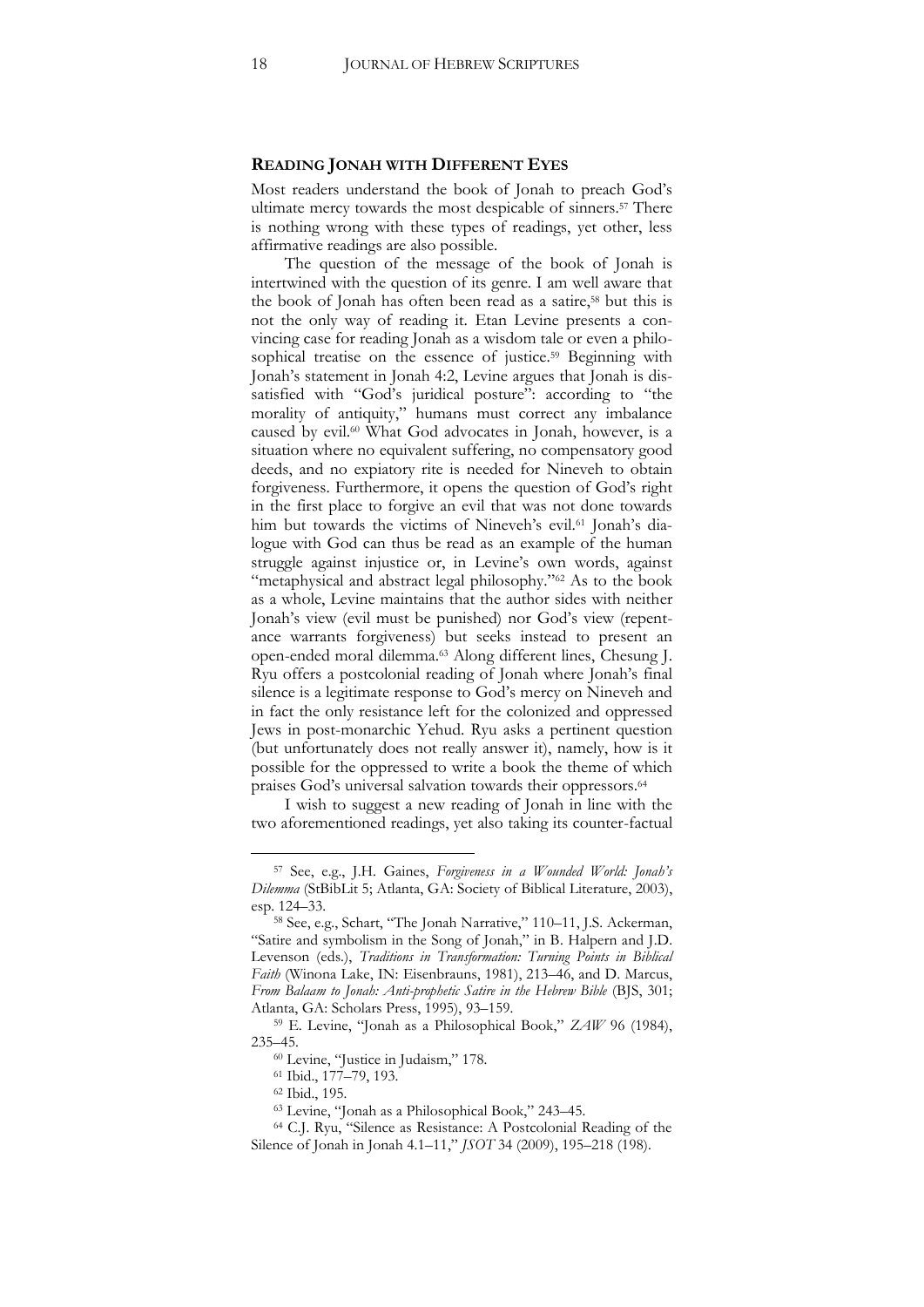ending into account. What happens when we read Jonah with the knowledge from the outset that (1) Jonah's mission will merely postpone the inevitable, and (2) this postponement caused massive suffering to Israel and the rest of the ancient Near East? In the words of the concluding question in Nah 3:19:

Nothing can heal your wound; your injury is fatal. Everyone who hears the news about you claps his hands at your fall, for who has not felt your endless cruelty?<sup>65</sup>

When we read Jonah together with Nah 3:19, we are bound to reach the conclusion that it would have been better for Israel had Jonah succeeded in avoiding his mission. The only people who benefited from Jonah's failure (from his perspective) to circumvent his mission were the people of Nineveh. They were given "peace for their time." They avoided destruction and were blessed to live to see their grand-children.

Can we live with such a reading of Jonah, where the momentary happiness of the inhabitants of Nineveh weighs heavier than Israel's chance to survival? Is it right to do "good" for momentary benefits? Is it sufficient to give temporary happiness to a person in need, even if we know from the outset that when we are gone, all the good that we have done will disappear and things will revert back to bad again? Can we say that Jonah's mission was "worth it," as it spared the specific men, women, and children in Nineveh at that point?

Read in this manner, the book of Jonah becomes a kind of inverted Wisdom Tale. Unlike Job who suffered despite having done nothing to warrant that kind of punishment, the people of Nineveh escaped suffering despite having done much to deserve it; unlike Job who held on to his belief in a just deity despite the visible facts to the contrary, Jonah questioned God's right to extend justice to whomever he wants. In this way, the message of both books ultimately turns out to be a philosophical query of God's omnipotence and his right to do as he pleases.

# **THE MESSAGE OF JONAH FOR A POST-MONARCHIC AUDIENCE**

If Jonah was composed and read with a post-monarchic audience in mind, what would have been its intended message? Ryu's aforementioned question, namely how the downtrodden post-monarchic community (in Yehud) could write a book which praised God's universal salvation towards their oppressors, demands an answer. In my view, Jonah's counterfactual quality not only provides a clue to the answer but also shows that Ryu's question is wrongly phrased. The book of Jonah *does not* present a picture of undisputable praise of God's universal salvation. It is rather a two-side coin which shows both God's and Jonah's views and ends without a resolution. Notably, both characters are given roughly equal narrative space in Jonah 4.

<sup>65</sup> My translation follows the NIB here.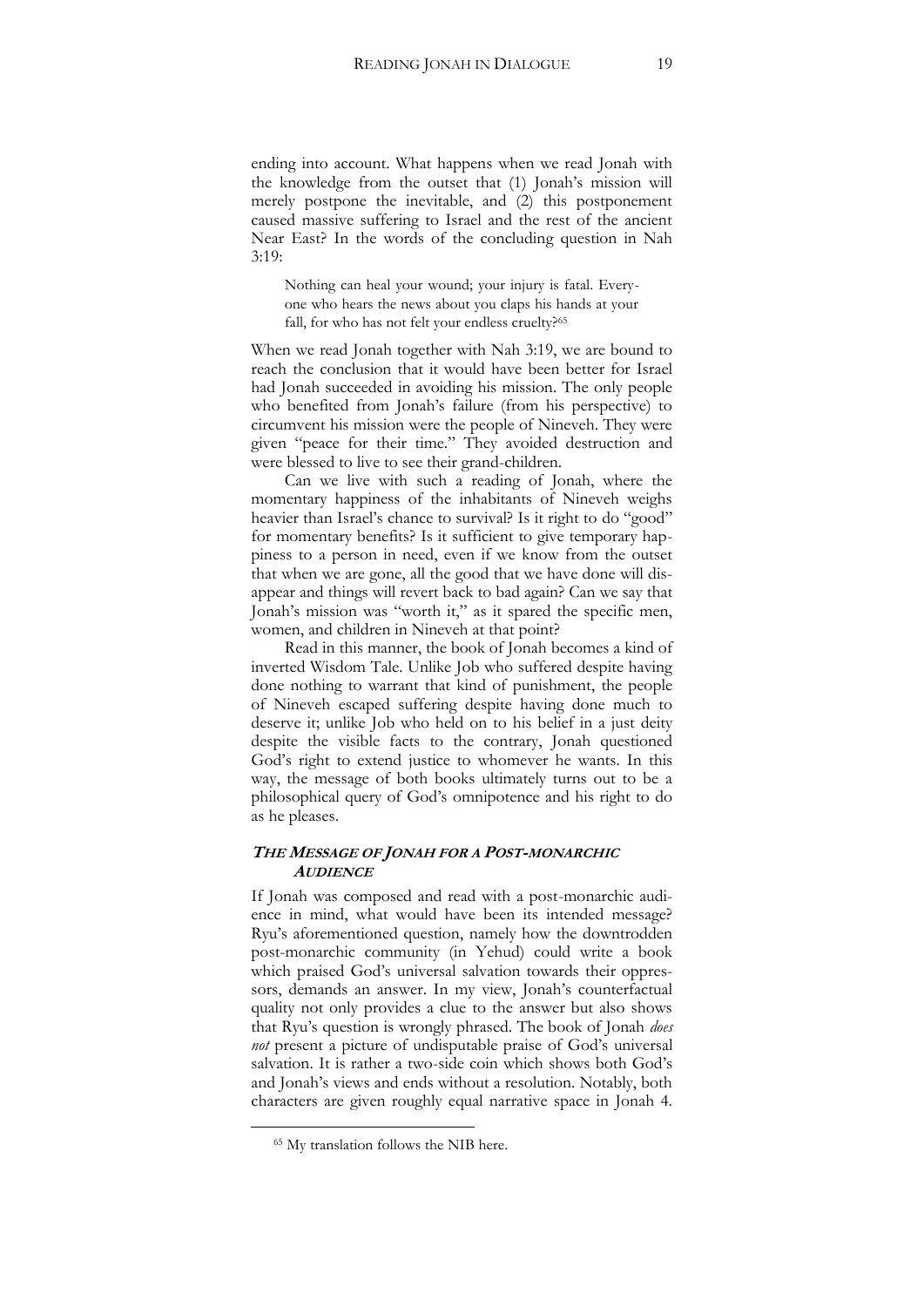As such, I suggest that Jonah should be placed alongside other post-monarchic texts, such as the lament in Isa 63:7–64:11 (64:4–5 [Eng. vv. 5–6]), which question and problematize God's faithfulness.<sup>66</sup> Jonah, read in this light, becomes yet another post-monarchic text which demands an answer to the apparent failure of God's promised salvation (expressed, e.g., in Isa 40–55) to materialize. In the book of Jonah the Gentiles are forgiven without further ado after a single show of repentance. In contrast, Israel is still being punished for its sins with no salvation in sight.

Furthermore, rather than interacting with what Levine calls "the morality of antiquity," I suggest that the book of Jonah reacts to and to a certain extent also objects to the theology of the DtrH. Israel's destruction at the hands of the Neo-Assyrians as told in 2 Kgs 17:7–18 is presented as God's punishment due to Israel's sins. In contrast, God in the book of Jonah is willing to forgive the people of Nineveh instantaneously. Although the comparison between the two may be understood as a critique of Israel's incorrigibly sinful nature, the lack of symmetry between Israel's sins and Nineveh's sins towards YHWH renders this interpretation hard to swallow. How can God forgive a ruthless Gentile nation because of one single act of repentance while he chooses to ignore the continuous plight of his own people eking out a living, either in exile or in poor Yehud, despite having already suffered the punishment for their sins? The book of Jonah, like the lament in Isa 63:7–64:11, questions God's sense of justice. Jonah, like the lamenting people in 63:15 asks God why he is withholding from them his zeal and his strength, his tenderness and his איה קנאתך וגבורתך המון מעיך ורחמיך אלי ,b63:15 (compassion .(התאפקו

# **JONAH AND THE GENTILES**

 $\overline{a}$ 

Finally, my proposed reading raises a pertinent question: if the book of Jonah is counterfactual and its message of compassion for the people of Nineveh is ambiguous, where does that leave the other group of Gentiles in the story, namely the sailors who in chapter 1 are described as decent human beings who hesitate to cast Jonah overboard?<sup>67</sup> The answer to this question can also be found in the counter-factual quality of the book of Jonah. As the incident with the sailors clearly reveals, neither the character of Jonah nor the book of Jonah is reported as objecting to non-Israelites *per se*. On the contrary, Jonah the prophet is

<sup>66</sup> I wish to thank Dr. Blaženka Scheuer for this suggestion, raised when I presented a draft version of this article in the biblical seminar at the University of Lund, 1 Nov, 2016. For a discussion of the genre and the translation of Isa 64:4–5, see L.-S. Tiemeyer, *Priestly Rites and Prophetic Rage: Postexilic Prophetic Critique of the Priesthood* (FAT II/19; Tübingen: Mohr Siebeck, 2006), 100–109.

<sup>67</sup> I wish to thank Prof. Meira Polliack for raising this question when I presented a draft version of this article in her seminar at the University of Tel Aviv, 3 May, 2016.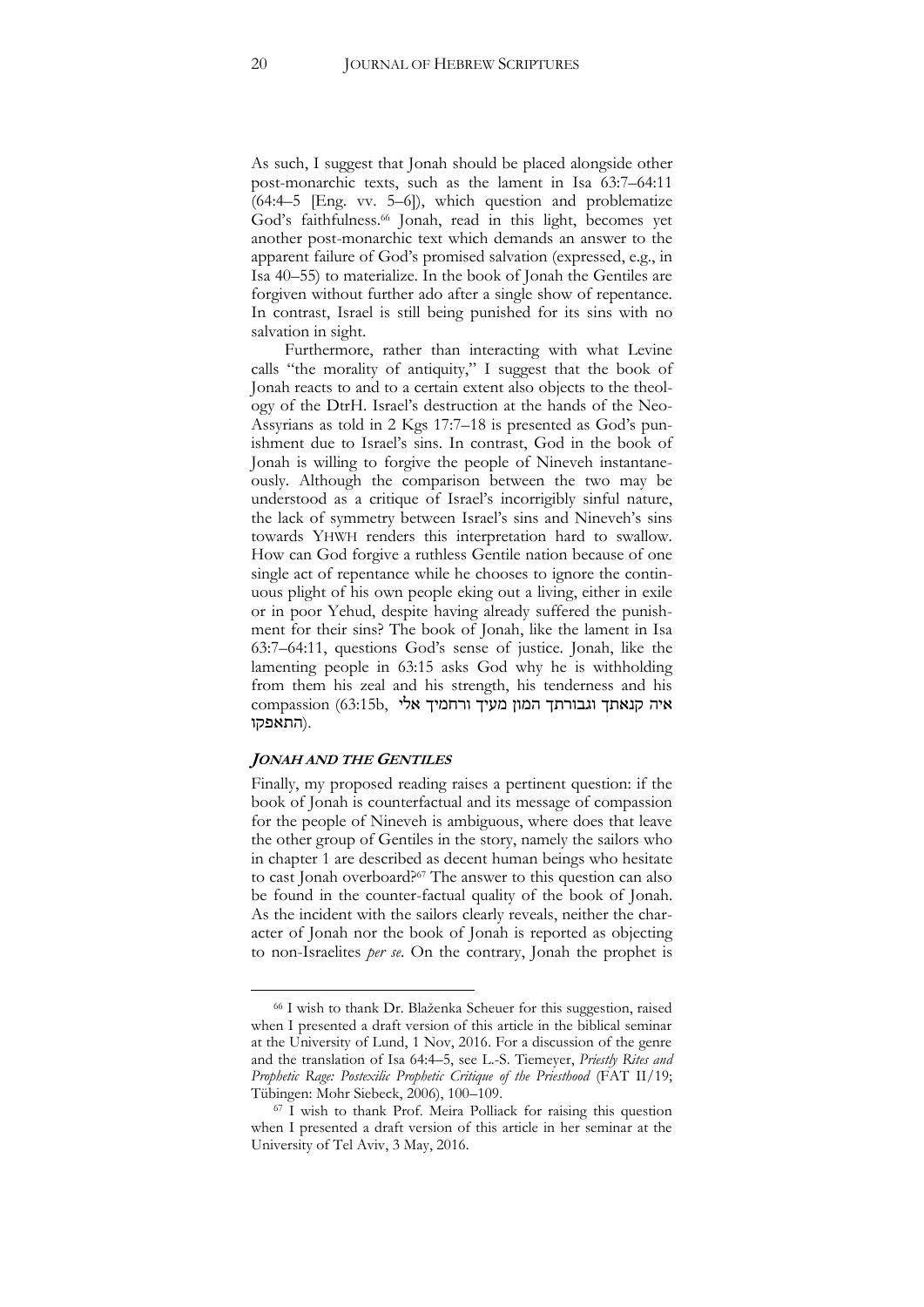happily talking about his worship of YHWH with the sailors (1:9) and Jonah the book reports how the sailors ended up fearing YHWH and offering sacrifices to him (1:16). Rather, the prophet Jonah ran away from his mission because God commanded him to go to Nineveh (1:2). The problem was not their *non-Israelite* identity but their specific *Ninevite* identity (i.e. part of a people who, if being allowed to survive, would end up destroying Jonah's homeland Israel).<sup>68</sup> The key issue in the book of Jonah thus concerns God's decision vis-à-vis *the specific people of Nineveh*, i.e. whether they will be saved due to their repentance as in its the counter-factual ending or whether they will be punished for their deeds as in the historical ending. Thus, the comparison between the sailors and the people of Nineveh offers to a certain extent a false dichotomy.<sup>69</sup>

Instead, the sailors constitute an interesting parallel to Jonah. In a sense, by initially refusing to toss Jonah overboard they defied God, just as Jonah initially defied God by refusing to go to Nineveh.<sup>70</sup> In addition, they behaved like Jonah as they were seemingly willing to sacrifice their own lives in order to save Jonah, just as Jonah was willing to die in order to save his people. At the same time, the sailors ultimately fall short of their intention as they give in to God's will and toss Jonah into the sea (Jonah 1:14–15).

Lastly, when the episode about the sailors in Jonah 1 is read as part of its wider context of the Book of the Twelve, the sailors become examples of those Gentiles who join themselves to God and to Israel (e.g. Zech 2:15 [Eng. 2:11]; 8:22–23). In this sense, the book of Jonah presents two alternative ways forward for Gentiles: the ideal way of the compassionate sailors and the counter-factual way of the people of Nineveh.

# **CONCLUSION**

 $\overline{a}$ 

In this article, I have proposed that the book of Jonah can be read as a serious book which deals with genocide and the possibility to stop it. To do justice to its message of compassion, we need to read Jonah alongside its intended post-monarchic readers and as an integral part of the Book of the Twelve. Read in this way, Jonah is presented as a true prophet, steeped in the tradition of Moses, who understands his prophetic calling as a two-sided task. Not only is he God's representative who is charged with conveying God's message; he is also Israel's representative who, like Moses before him, is willing to risk his life

<sup>68</sup> Cf. Ben Zvi, *Signs of Jonah*, 62.

<sup>69</sup> Needless to say, many scholars across the centuries have compared the two. For a survey of the ways that exegetes over the ages have interpreted and contrasted the sailors with the people of Nineveh, see L.-S. Tiemeyer, "Jonah and the Foreigners: Interreligious Relations in the Reception History of the Book of Jonah," in H. Hagelia and M. Zehnder (eds.), *Interreligious Relations: Biblical Perspectives* (London: T&T Clark, 2017), 261–81.

<sup>70</sup> Cf. Ben Zvi, *Signs of Jonah*, 74, who highlights the motif of the sailors' defiance of God.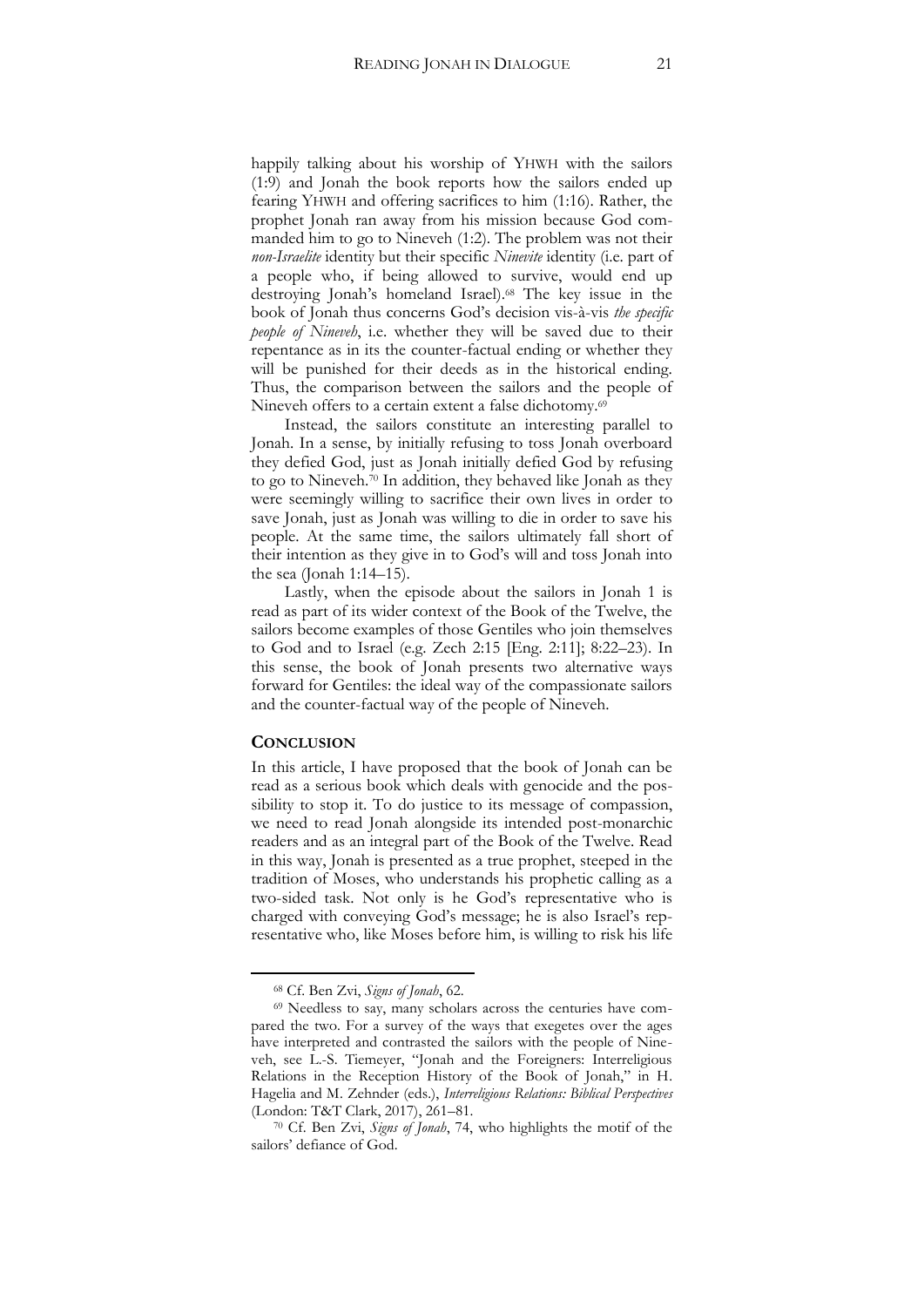in order to save them. Just as Moses was willing to die alongside sinful Israel in Exod 32:32 unless God forgave them all, so Jonah was willing to die at sea in order to ensure Israel's survival.

When we read the book of Jonah like this, it becomes a deeply disturbing book and God's final speech in Jonah 4:11 (ואני לא אחוס על נינוה העיר הגדולה) threatens to become ambiguous.<sup>71</sup> God's (rhetorical) question leaves the book openended, demanding an answer from the readers. They may choose to side with God's point of view but it is equally possible that they may opt to side with Jonah and to venture an answer: yes, you have this right, but we also maintain the right to object to your decision.<sup>72</sup>

#### **FINAL REMARKS**

 $\overline{a}$ 

Compassion can be a two-edged sword. Again, fiction, this time a conversation between Frodo and Gandalf in the *Fellowship of the Ring*, can help us to reach a deeper understanding of the matter:

"What a pity that Bilbo did not stab that vile creature [Gollum], when he had the chance!"

"Pity? It was Pity that stayed his hand. Pity, and Mercy: not to strike without need . . . Many that live deserve death. And some that die deserve life. Can you give it to them? Then do not be too eager to deal out death in judgement. For even the very wise cannot see all ends. . . My heart tells me that he has some part to play yet, for good or ill, before the end; and when that comes, the pity of Bilbo may rule the fate of many―yours not least." 73

Jonah was no Bilbo and he was right not to be. The story of Israel and the Neo-Assyrians was not modelled after the *Lord of the Rings* and Sargon II was no Gollum who ultimately destroyed the ring and thus (inadvertently) defeated evil. On the contrary, Sargon II brought evil and destruction to Israel.

Let me end with some concluding thoughts on foreknowledge and how it impacts one's experience. The final

<sup>71</sup> For the possibility of not reading Jonah 4:11 as an interrogative but instead as a declarative statement, see further E. Ben Zvi, "Jonah 4:11 and the Metaprophetic Character of the Book of Jonah," *JHS* 9/5 (2009), 10-13, doi:10.5508/jhs.2009.v9.a5. This reading would contrast Jonah who felt "pity" versus God who ultimately does not show "pity." Post-monarchic readers aware of Nineveh's fall "would have least wondered about the exact significance of the text." I follow Ben Zvi in his view that the author, by not adding an interrogative ה to the sentence, left it open to the readers to ponder both understandings of the sentence.

<sup>72</sup> Cf. W.B. Crouch, "To Question an End, to End a Question: Opening the Closure of the Book of Jonah," *JSOT* 62 (1994), 101–12  $(112)$ .

<sup>73</sup> J.R.R. Tolkien, *The Fellowship of the Ring*, Chapter 2: *The Shadow of the Past* (New York: Ballentine Books, 1955), 85–86.